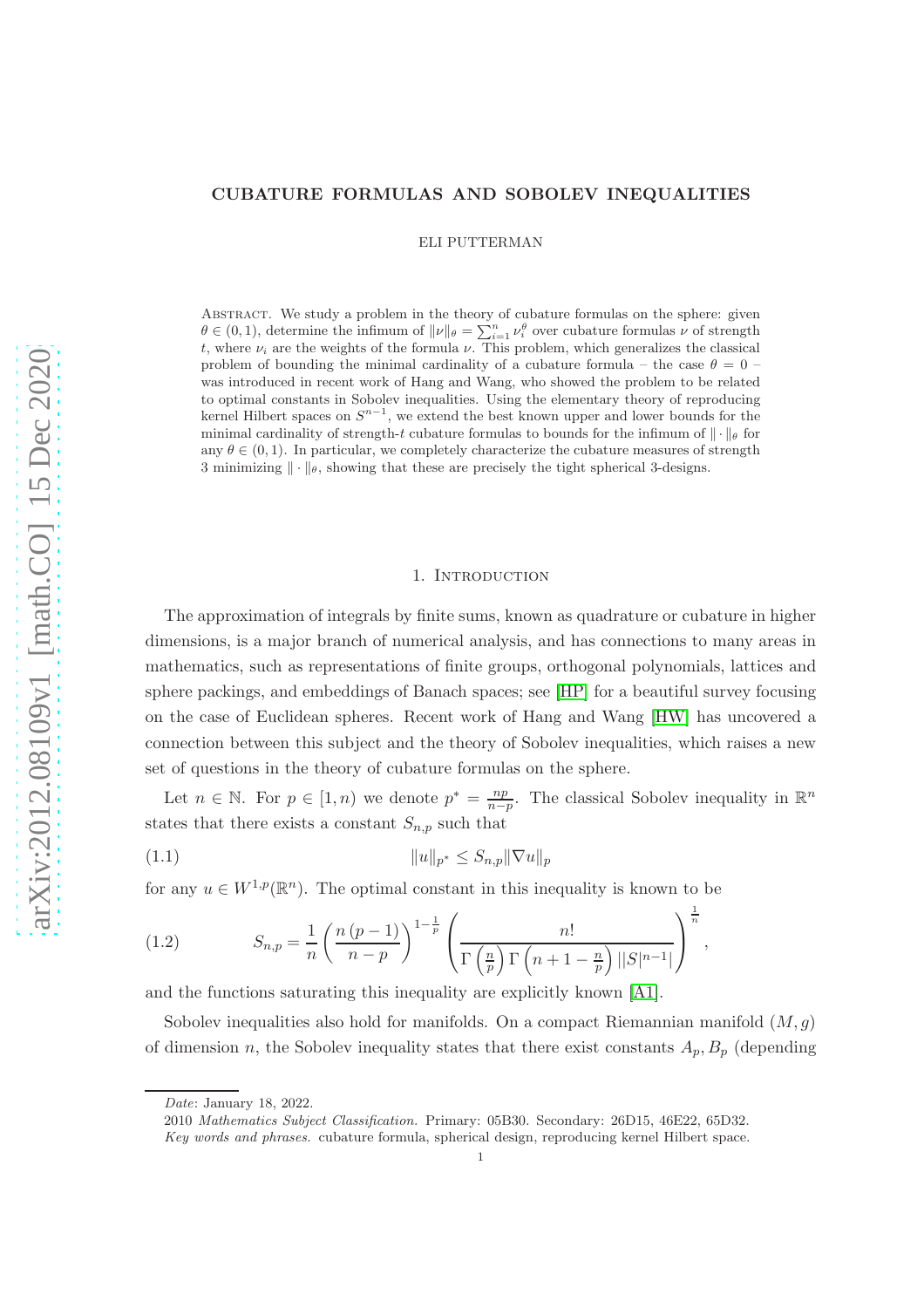on M) such that for  $u \in W^{1,p}(M)$ ,

(1.3) 
$$
||u||_{p^*}^p \le A_p ||\nabla u||_p^p + B_p ||u||_p^p.
$$

The study of optimal constants in Sobolev and related inequalities has a long history; see [\[He2\]](#page-16-3) for an extensive treatment of Sobolev inequalities on manifolds, and see also [\[BGL\]](#page-16-4) for a heat-flow approach to many classical and recent functional inequalities. We mention only the results relevant to the current investigation.

For compact manifolds, the optimal constants in Sobolev inequalities are basically known: Aubin [\[A1\]](#page-16-2) showed that for any  $\varepsilon > 0$  there exists  $c(\varepsilon)$  such that

(1.4) 
$$
||u||_{p^{*}}^{p} \leq (S_{n,p}^{p} + \varepsilon) ||\nabla u||_{p}^{p} + c(\varepsilon) ||u||_{p}^{p}
$$

for all  $u \in W^{1,p}(M)$ . (In the case  $p = 2$  one may take  $\varepsilon = 0$ , by a result of Hebey-Vaugon [\[HV\]](#page-16-5).)

Under symmetry assumptions on u, the optimal constants in Sobolev inequalities can be improved. For instance, Hebey and Vaugon have shown  $[He1]$  that if M is acted upon by a compact group of isometries  $G$  such that each point in  $M$  has an orbit of cardinality at least k, then for any  $\varepsilon$  there exists  $c(\varepsilon)$  such that for any G-invariant function  $u \in W^{1,p}(M)$ ,

(1.5) 
$$
||u||_{p^{*}}^{p} \leq k^{-\frac{n}{p}} (S_{n,p}^{p} + \varepsilon) ||\nabla u||_{p}^{p} + c(\varepsilon) ||u||_{p}^{p}.
$$

For instance, even functions on  $S<sup>n</sup>$  satisfy such an improved Sobolev inequality with  $k = 2$ .

This can be generalized as follows: any even function  $u \in W^{1,p}(S^n)$  has vanishing first moments, i.e.,

$$
\int_{S^n} x_i u = 0
$$

for any  $i = 1, ..., n + 1$ . A theorem of Aubin [\[A2\]](#page-16-7) states that any function  $u \in W^{1,p}(S^n)$ such that  $|u|^{p^*}$  has vanishing first moments satisfies

(1.7) 
$$
||u||_{p^{*}}^{p} \leq 2^{-\frac{n}{p}} (S_{n,p}^{p} + \varepsilon) ||\nabla u||_{p}^{p} + c(\varepsilon) ||u||_{p}^{p}.
$$

This result has applications to the Nirenberg problem of the existence of a metric on  $S<sup>n</sup>$ conformal to the usual one with prescribed scalar curvature.

Using the concentration-compactness principle of Lions [\[Ln1,](#page-17-0)[Ln2\]](#page-17-1), Hang and Wang [\[HW\]](#page-16-1) generalized the result of Aubin to higher moments. To state their result, we introduce some notation.

For a nonnegative integer  $k$ , we denote

(1.8) 
$$
\mathcal{P}_k = \{ \text{all polynomials on } \mathbb{R}^{n+1} \text{ of degree at most } k \};
$$

(1.9) 
$$
\hat{\mathcal{P}}_k = \left\{ f \in \mathcal{P}_k : \int_{S^n} f \, d\sigma = 0 \right\}.
$$

Here  $\sigma$  denotes the standard (volume) measure on  $S<sup>n</sup>$ . The restriction of  $\mathcal{P}_k$  to  $S<sup>n</sup>$  consists of the linear span of spherical harmonics of order at most k, and  $\hat{\overline{P}}_k$  consists of the span of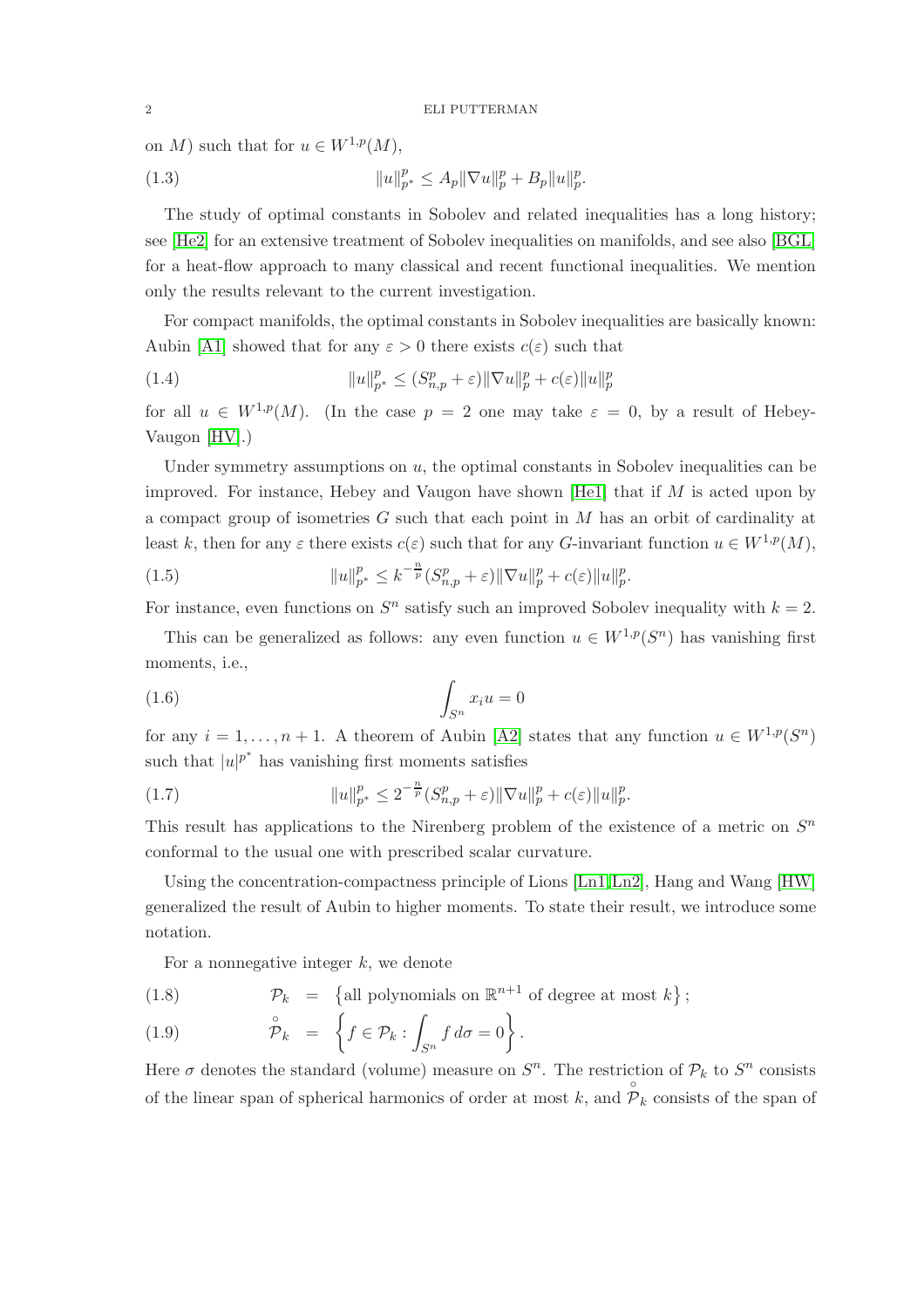the spherical harmonics orthogonal to constant functions, or equivalently, the span of the spherical harmonics of order  $1, \ldots, k$ .

Let  $\Delta(S^n)$  denote the space of discrete probability measures on  $S^n$ , i.e., the space of probability measures on  $S<sup>n</sup>$  supported on countably many points. For  $t \in \mathbb{N}$ , we denote

(1.10)  
\n
$$
\mathcal{M}_t^c(S^n)
$$
\n
$$
= \left\{ \nu : \nu \in \Delta(S^n) \mid \int_{S^n} f \, d\nu = 0 \text{ for all } f \in \mathcal{P}_t \right\}
$$
\n
$$
= \left\{ \nu : \nu \in \Delta(S^n) \mid \frac{1}{|S^n|} \int_{S^n} f \, d\sigma = \int_{S^n} f \, d\nu \text{ for all } f \in \mathcal{P}_t \right\}.
$$

We call elements of  $\mathcal{M}_t^c(S^n)$  spherical cubature formulas or cubature measures of strength t. (We use t rather than m as in [\[HW\]](#page-16-1) because this is the standard notation in the field of cubature formulas.)

For  $0 \le \theta < 1$ , define a functional  $\|\cdot\|_{\theta} : \Delta(S^n) \to [0, \infty]$  as follows:

(1.11) 
$$
\left\| \sum_{i} \nu_{i} \delta_{\xi_{i}} \right\|_{\theta} = \sum_{i} \nu_{i}^{\theta}.
$$

 $\|\cdot\|_{\theta}$  is positive, nondegenerate,  $\theta$ -homogeneous, and strictly concave. In addition,  $\|\nu\|_{\theta}$  is monotonically decreasing with increasing  $\theta$ , and  $\|\nu\|_0$  is the cardinality of the support of  $\nu$ .

Hang and Wang define  $\Theta(t, \theta, n)$  as the infimal value of  $\|\nu\|_{\theta}$  for a spherical cubature formula  $\nu$  of strength t on  $S^n$ :

<span id="page-2-0"></span>(1.12) 
$$
\Theta(t,\theta,n) = \inf\{||\nu||_{\theta} : \nu \in \mathcal{M}_t^c(S^n)\}
$$

As we shall see below (Corollary [3.2\)](#page-7-0), this infimum is in fact a minimum.

The main result of [\[HW\]](#page-16-1) states that the optimal constant in the Sobolev inequality on  $S^n$  is improved by a factor of  $\Theta(t, \frac{n-p}{n}, n)$  when restricting to u such that  $|u|^{p^*}$  is orthogonal to spherical harmonics of order up to t:

**Theorem 1.1.** *Assume*  $n \in \mathbb{N}$ ,  $1 < p < n$  *and*  $t \in \mathbb{N}$ *. Denote*  $p^* = \frac{pn}{n-r}$ n−p *. Then for any*  $\varepsilon > 0$ , there exists  $c(\varepsilon) > 0$  such that for any  $u \in W^{1,p}(S^n)$  with

$$
\int_{S^n} f|u|^{p^*} d\sigma = 0
$$

*for all*  $f \in \overset{\circ}{\mathcal{P}}_t$ *, we have* 

(1.14) 
$$
||u||_{p^*}^p \leq \frac{S_{n,p}^p + \varepsilon}{\Theta(t, \frac{n-p}{n}, n)} ||\nabla u||_p^p + c(\varepsilon) ||u||_p^p,
$$

*where*  $S_{n,p}$  *is given by* [\(1.2\)](#page-0-0) *and*  $\Theta$   $\left(t, \frac{n-p}{n}, n\right)$  *is given by* [\(1.12\)](#page-2-0)*.* 

Hang and Wang also proved, in the case  $t = 2$ , that  $\Theta(t, \frac{n-p}{n}, n)$  is the best factor by which optimal constant in the Sobolev inequality can be improved for  $u$  satisfying the conditions of the theorem, by constructing a family of such functions  $u_{\epsilon}$  concentrated around the points of a cubature measure  $\nu$  of strength 2 attaining the bound  $\|\nu\|_{\theta} = \Theta(2, \frac{n-p}{n})$  $\frac{-p}{n}, n)$  which satisfy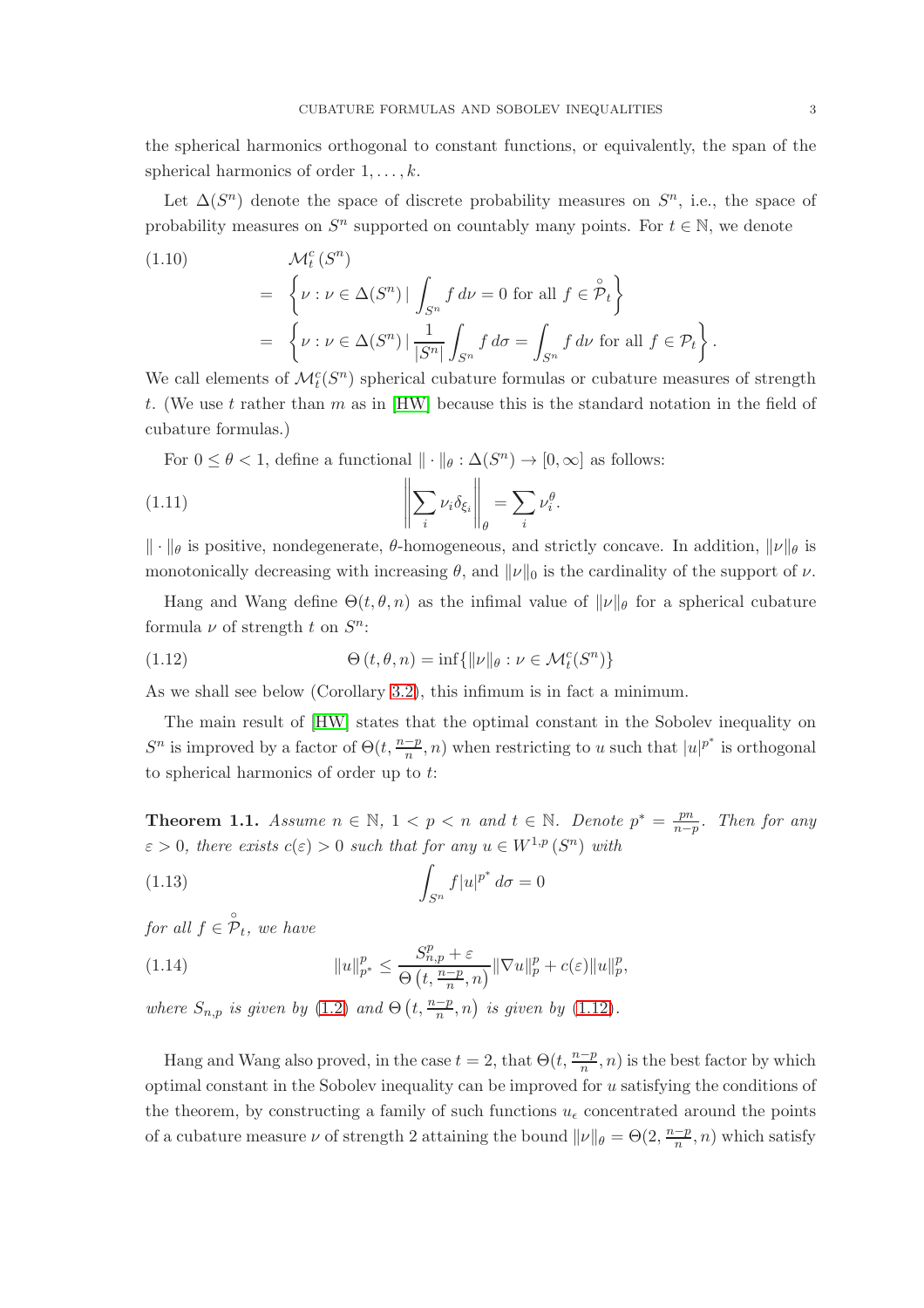$||u_{\epsilon}||_{p^*} \ge \frac{S_{n,p}^p+\varepsilon}{\Theta(t,\frac{n-p}{n},n)} ||\nabla u_{\epsilon}||_p + o(1)$  and  $||u_{\epsilon}||_p = o(1)$ . As their proof makes no use whatsoever of the structure of  $\nu$  beyond the fact that it is a cubature measure, it goes through in general to show that  $\Theta(t, \frac{n-p}{n}, n)$  is the best factor by which the constant in the Sobolev inequality can be improved for such u.

Hang and Wang showed that  $\Theta(1,\theta,n) = 2^{1-\theta}$ , which recovers the result of Aubin, and proved that a cubature formula of strength 1 minimizes  $\|\cdot\|_{\theta}$  if and only if it is a uniform measure supported on a pair of antipodal points. They also proved that  $\Theta(2,\theta,n)$  $(n+2)^{1-\theta}$ , with minimizing measures given precisely by uniform measures on the vertices of a regular simplex inscribed in  $S^n$ , and that  $\Theta(t,\theta,1) = (t+1)^{1-\theta}$ , with minimizing measures given by uniform measures on  $t + 1$  evenly spaced points in  $S^1$ .

The present article continues the study of the constants  $\Theta(t, \theta, n)$  initiated by [\[HW\]](#page-16-1). We show that  $\Theta(3,\theta,n) = (2n)^{1-\theta}$  for any n and explicitly describe the minimizers. We also give upper and lower bounds for  $\Theta(t, \theta, n)$  in the regimes  $n \ll t$ ,  $t \ll n$ , which match the upper and lower bounds known in the case  $\theta = 0$ . We summarize our results in the following theorem:

# <span id="page-3-0"></span>Theorem 1.2.

- (i) For any n and  $\theta$ ,  $\Theta(3, \theta, n) = (2n)^{1-\theta}$ , and  $\nu \in \mathcal{M}_3^c(S^{n-1})$  satisfies  $\|\nu\|_{\theta} = (2n)^{1-\theta}$ *if and only if there exists an orthogonal basis*  $u_1, \ldots, u_n$  *of*  $\mathbb{R}^n$  *such that*  $\nu$  *is the* uniform measure on  $\{\pm u_i\}_{i=1}^n$ .
- (ii) *For any* t*, there exist constants* c, C *such that*

(1.15) 
$$
(cn^{\lfloor \frac{t}{2} \rfloor})^{1-\theta} \leq \Theta(t,\theta,n) \leq (Cn^{2\lfloor \frac{t}{2} \rfloor -1})^{1-\theta}
$$

*for all*  $n$  *and*  $\theta$ *.* 

(iii) *For any* n*, there exist constants* c, C *such that*

(1.16) 
$$
(ct^{n-1})^{1-\theta} \leq \Theta(t,\theta,n) \leq (Ct^{n-1})^{1-\theta}
$$

*for all*  $t$  *and*  $\theta$ *.* 

The main idea of the proof, in brief, is that the by now classical theory of Delsarte-Goethals-Seidel [\[DGS\]](#page-16-8), which in its usual formulation gives bounds on the cardinality of cubature formulas – a *global* property of cubature formulas – may be improved to a *local* theory which bounds each individual weight of a cubature formula. In fact, this local formulation makes even the proofs of the classical results in the theory more transparent and intuitive, and also points the way to generalizations.

Following background material on spherical cubature in §[2,](#page-4-0) we prove the asymptotic upper bounds in Theorem [1.2](#page-3-0) in §[3,](#page-6-0) give our version of the Delsarte-Goethals-Seidel theory and use it to prove the asymptotic lower bounds in §[4,](#page-8-0) and completely describe the minimizers in the case  $t = 3$  in §[5.](#page-11-0) In §[6](#page-12-0) we conclude by suggesting further directions for research.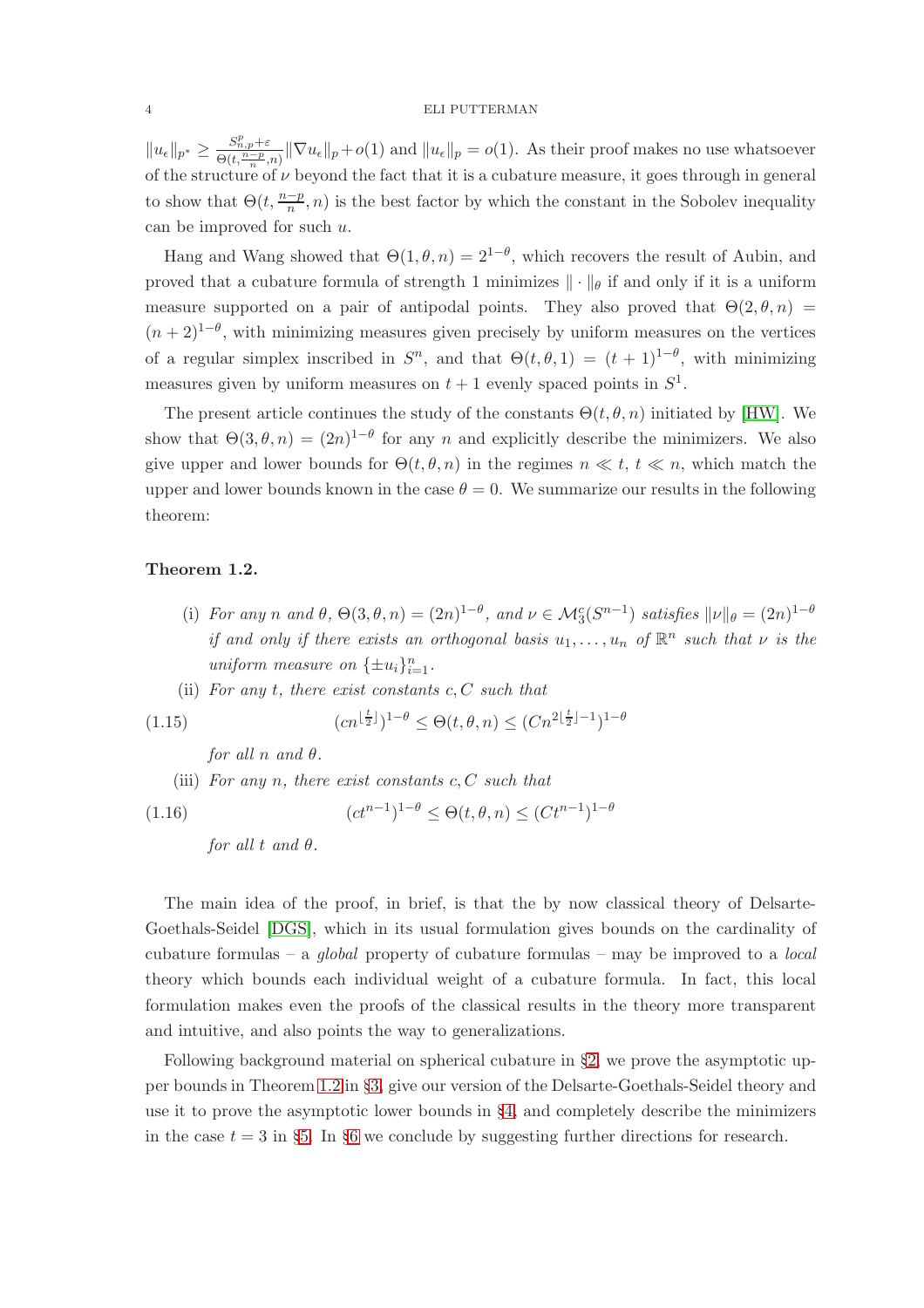### 2. Preliminaries on spherical cubature

<span id="page-4-0"></span>We briefly survey the results about cubature formulas on the sphere that we shall need; all results not explicitly referenced may be found in [\[HP\]](#page-16-0) with full references and/or proofs. For compatibility with most of the literature on spherical cubature, we change notations from  $S<sup>n</sup>$  to  $S<sup>n-1</sup>$ , and use  $d\sigma$  to denote the  $O(n)$ -invariant probability measure on  $S<sup>n-1</sup>$ rather than the volume measure.

As above, we define a cubature measure on  $S^{n-1}$  of strength t to be a discrete measure  $\nu = \sum_{i=0}^{N} \nu_i \delta_{\xi_i}$ , where N is finite or  $\infty$ , satisfying  $\int_{S^{n-1}} p \, d\nu = \int p \, d\sigma$  for all polynomials p of degree at most t. Following [\[HW\]](#page-16-1) we write  $\mathcal{M}_t^c(S^{n-1})$  for the set of cubature measures of strength t. We use the terms "cubature measure of strength  $t$ ," "t-cubature formula," and so forth interchangeably to refer to elements of  $\mathcal{M}_t^c(S^{n-1})$ .

For example, a discrete measure  $\nu$  is a cubature formula of strength 1 if and only if its center of mass is the origin, and of strength 2 if in addition its covariance matrix is proportional to the identity matrix (equivalently, its inertia ellipsoid is a ball); such a measure is also called an isotropic measure. The following characterization of cubature measures is fundamental:

<span id="page-4-1"></span>**Theorem 2.1.** Let  $\nu = \sum_{i=1}^{N} \nu_i \delta_{\xi_i}$  be a discrete probability measure on  $S^{n-1}$ , and let  $t \in \mathbb{N}$ . *The following are equivalent:*

- (i) ν *is a cubature measure of strength* 2t*.*
- (ii) *For any orthogonal transformation*  $T \in O(n)$  *and any polynomial* p of degree at  $most\ 2t$ ,  $\int_{S^{n-1}} p \, d\nu = \int (p \circ T) \, d\nu$ .
- (iii)  $\int p_j d\nu = 0$  *for any harmonic polynomial*  $p_j$  *on*  $\mathbb{R}^n$  *of order*  $j \in \{1, ..., 2t\}$ *.*
- (iv) There exists a constant c such that  $\int_{S^{n-1}} \langle x, u \rangle^{2t} d\nu(x) = c \langle u, u \rangle^t$  for any  $u \in \mathbb{R}^n$ , *and*  $\int_{S^{n-1}} \langle x, u \rangle^{2t-1} d\nu(x) = 0$  *for any*  $u \in \mathbb{R}^n$ *.*
- (v)  $\int_{S^{n-1}} \langle x, u \rangle^{2t} d\nu(x) = c_{2t,n}$  *for any*  $u \in S^{n-1}$ *, where*

(2.1) 
$$
c_{2t,n} = \frac{1 \cdot 3 \cdot 5 \cdots (2t-1)}{n(n+2) \cdots (n+2t-2)}
$$
  
, and  $\int_{S^{n-1}} \langle x, u \rangle^{2t-1} d\nu(x) = 0 \text{ for any } u \in \mathbb{R}^n$ .

*In addition,*  $\nu$  *has strength* 2*t*+1 *if and only if it has strength* 2*t and satisfies*  $\int_{S^{n-1}} p \, d\nu =$ 0 *for any homogeneous polynomial* p *of degree*  $2t + 1$ *.* 

In particular, any even cubature measure  $\nu$  of strength 2t is automatically of strength  $2t + 1$ ; such  $\nu$  are also called antipodal. Note that given any strength-2t cubature formula  $\nu$ , we can construct an antipodal strength- $(2t + 1)$  cubature formula by taking the average of  $\nu$  with its reflection through the origin.

Another way of putting the last two conditions in Theorem [2.2](#page-5-0) is that if  $\nu = \sum_{i=1}^{N} \nu_i \delta_{\xi_i}$ is a spherical cubature formula of strength 2t then the map  $u \mapsto (\left(\langle \frac{\nu_i}{c_{2t,n}}\right)^{\frac{1}{2t}}\xi_i, u)\rangle_{i=1}^N$  is an isometric embedding of the Hilbert space  $\ell_n^2$  into the Banach space  $\ell_N^{2t}$ . Conversely,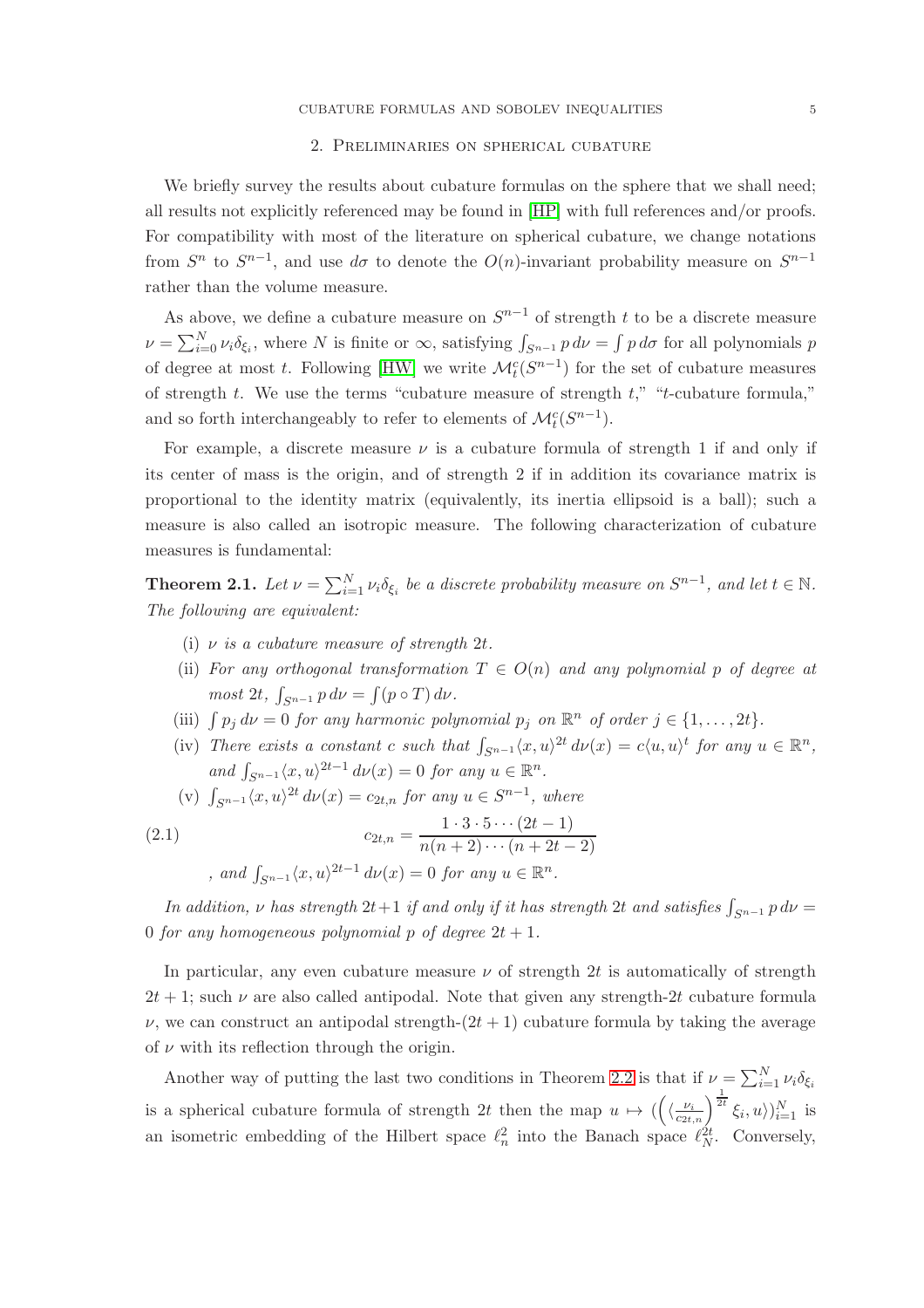given an isometric embedding  $A: \ell_n^2 \to \ell_n^{2t}$ , the rows of A yield a measure  $\nu$  which satisfies  $\int p \, d\nu = \int p \, d\sigma$  for all even polynomials of degree up to 2t, which may be turned into a strength-2t cubature formula by averaging it with its reflection through the origin.

A central question in the theory of cubature formulas, with obvious applications to numerical integration, is the determination of cubature formulas of minimal cardinality. (We remark that the problem of computing  $\Theta(t, \theta, n)$  can be thought of as a generalization of this question, since finding the minimum cardinality of a cubature formula of strength  $t$  is the same as finding the minimum of  $\|\cdot\|_0$  on  $\mathcal{M}_t^c(S^n)$ , i.e., computing  $\Theta(t, 0, n)$ .) The best fully general bounds known in the case of the sphere are given in the following theorem:

<span id="page-5-0"></span>**Theorem 2.2.** Let  $\mathcal{P}_t^{(h)}$  $t_t^{(h)}(S^{n-1})$  *be the space of homogeneous polynomials of degree t on*  $S^{n-1}$ , which has dimension  $\binom{n+t-1}{n-1}$  $\binom{+t-1}{n-1}$ ; we have  $\mathcal{P}_t(S^{n-1}) = \mathcal{P}_t^{(h)}$  $t^{(h)}(S^{n-1}) \oplus \mathcal{P}_{t-1}^{(h)}(S^{n-1}).$ 

Let  $M(t, n)$  denote the minimal number of points in a cubature formula of strength  $t$ . *Then*  $N(t, n) \leq M(t, n) \leq \overline{N}(t, n)$ *, where* 

(2.2) 
$$
\underline{N}(2t,n) = \dim P_t(S^{n-1}) = \binom{n+t-1}{n-1} + \binom{n+t-2}{n-1},
$$

(2.3) 
$$
\overline{N}(2t,n) = \dim \mathcal{P}_{2t}^{(h)}(S^{n-1}) - 1 = {n+2t-1 \choose n-1} - 1,
$$

*and*

(2.4) 
$$
\underline{N}(2t+1,n) = 2 \dim \mathcal{P}_t^{(h)}(S^{n-1}) = 2 {n+t-1 \choose n-1},
$$

(2.5) 
$$
\overline{N}(2t+1,n) = 2\overline{N}(2t,n).
$$

The lower bound for strength-2t formulas, due to Stroud, comes from the fact that a cubature measure of order 2t defines a nondegenerate inner product  $(p, q) \mapsto \int pq \, d\mu = \int pq \, d\sigma$ on  $\mathcal{P}_t(S^n)$ . The upper bound comes from a simple argument based on Fenchel's extension of Carath´eodory's theorem stating that every point in the convex hull of a connected set  $S \subset \mathbb{R}^N$  is a convex combination of N points of S. (Similar ideas will be used in the proof of Proposition [3.1](#page-7-1) below.) The upper bound for the minimal cardinality of a strength  $(2t + 1)$ -formula follows immediately from the upper bound for strength 2t-formulas, as any strength-2t formula  $\mu$  yields a strength-(2t + 1) formula by averaging  $\mu$  and its reflection through the origin; the lower bound, which is somewhat more subtle, is a result of Möller [Mö].

Note that for fixed n and  $t \to \infty$ ,  $\underline{N}(t,n)$  and  $\overline{N}(t,n)$  are both  $O(t^{n-1})$ , where the implied constants depend on n, while for fixed t and  $n \to \infty$ ,  $N(t,n) = O(n^{\lfloor \frac{t}{2} \rfloor})$  and  $\overline{N}(t,n) = O(n^{2\lfloor \frac{t}{2} \rfloor}),$  where the constants depend on t.

An asymptotic improvement of the upper bound on  $\overline{N}(t, n)$  for fixed t and varying n was obtained by Kuperberg [\[Ku\]](#page-17-3):

<span id="page-5-1"></span>**Theorem 2.3.** For any t there exists a constant  $C_t$  such that for any n there exists a *cubature formula with*  $C_t n^{2\lfloor \frac{t}{2} \rfloor - 1}$  points.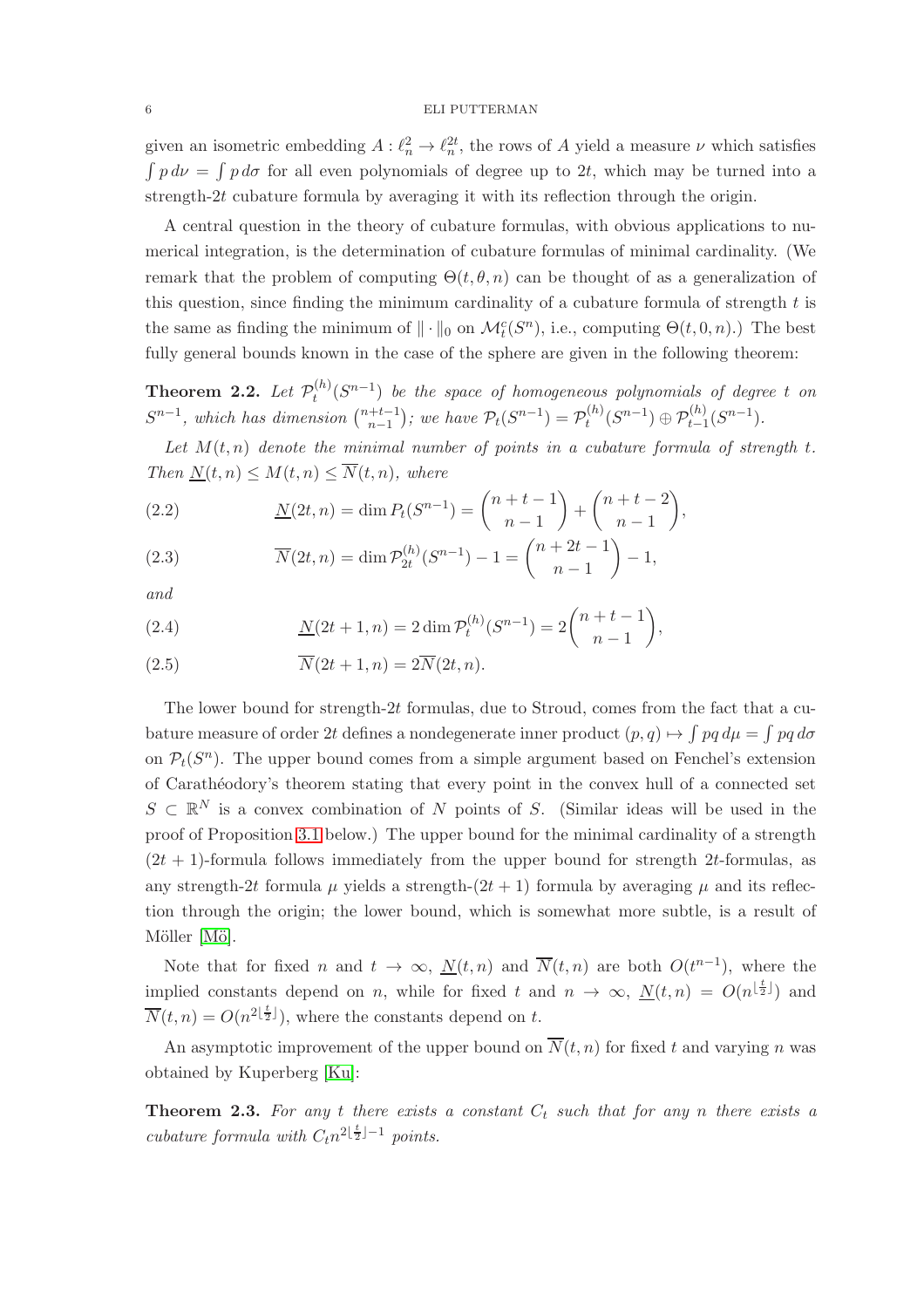2.1. Spherical designs. Spherical t-designs were introduced in [\[DGS\]](#page-16-8) in analogy to the notion of combinatorial designs over finite sets. A cubature measure  $\nu$  of strength t is called a spherical  $t$ -design if it is uniform on its support (in particular, the support of a  $t$ -design is finite). A spherical design of strength t consisting of  $N(t, n)$  points is called tight. It is known that any strength-2t cubature formula supported on  $N(2t, n)$  points is a spherical 2t-design. We note also that the lower bounds for the minimal cardinality of cubature formulas in Theorem [2.2](#page-5-0) were proven in the case of spherical t-designs in [\[DGS\]](#page-16-8), apparently independently of work in the field of cubature formulas.

Only four infinite families of tight spherical designs are known. On  $S^1$ ,  $t+1$  evenly spaced points form a tight spherical *t*-design. On  $S<sup>n</sup>$ , a pair of antipodal points, the  $n + 1$  vertices of a regular *n*-simplex, and the 2*n* vectors  $\{\pm u_i\}_{i=1}^n$  for an orthogonal basis  $u_i$  are tight 1-, 2-, and 3-spherical designs, respectively. Also, each of the families above are the only tight spherical designs in their respective classes of cubature formulas. Note that the first three families coincide with the measures proven by Hang and Wang to be the minimizers of  $\Theta(t, \theta, 1), \Theta(1, \theta, n),$  and  $\Theta(2, \theta, n)$ , respectively.

Certain configurations of points with large symmetry groups, e.g., the vertices of regular polytopes and spherical shells of highly symmetric lattices such as the  $E_8$  root lattice and the Leech lattice, are known to be tight t-designs on  $S^{n-1}$  for particular  $t > 3$  and  $n > 2$ . Conversely, it it is known that tight spherical t-designs on  $S^{n-1}$ ,  $n \geq 3$ , exist only for  $t \in \{1, 2, 3, 4, 5, 7, 11\}$ ; hence no t-cubature formula of order  $N(t, n)$ , exists on  $S^{n-1}$  for t not lying in this set.

The question of the existence of spherical t-designs of asymptotically optimal cardinality was the focus of much attention over several decades, culminating in a series of works of Bondarenko, Radchenko, and Viazovska [\[BR,](#page-16-9) [BRV\]](#page-16-10) proving the following theorem:

**Theorem 2.4.** For any  $n \in \mathbb{N}$  there exists a constant  $C_n$  such that for any t there exists a spherical  $t$ -design with  $C_n t^n$  points.

See [\[BB\]](#page-16-11) for a survey on spherical designs and some generalizations from the perspective of algebraic combinatorics, and [\[BG\]](#page-16-12) for a more recent survey focusing on the relation of spherical designs to minimum-energy problems on spheres.

# 3. FIRST PROPERTIES OF  $\Theta(t, \theta, n)$

<span id="page-6-0"></span>The space of cubature measures  $\mathcal{M}_t^c(S^{n-1})$  of strength t on  $S^{n-1}$  is a convex subset of the space of Dirac probability measures on  $S^{n-1}$ , and  $\|\cdot\|_{\theta}$  is a strictly concave function on  $\mathcal{M}_t^c(S^{n-1})$ . Hence, the infimum in the definition of  $\Theta(t,\theta,n) = \inf_{\nu \in \mathcal{M}_t^c(S^{n-1})} ||\nu||_{\theta}$ (Equation [\(1.12\)](#page-2-0)) may be computed on the set of extreme points of  $\mathcal{M}_t^c(S^{n-1})$ . Our first result concerns the structure of this set.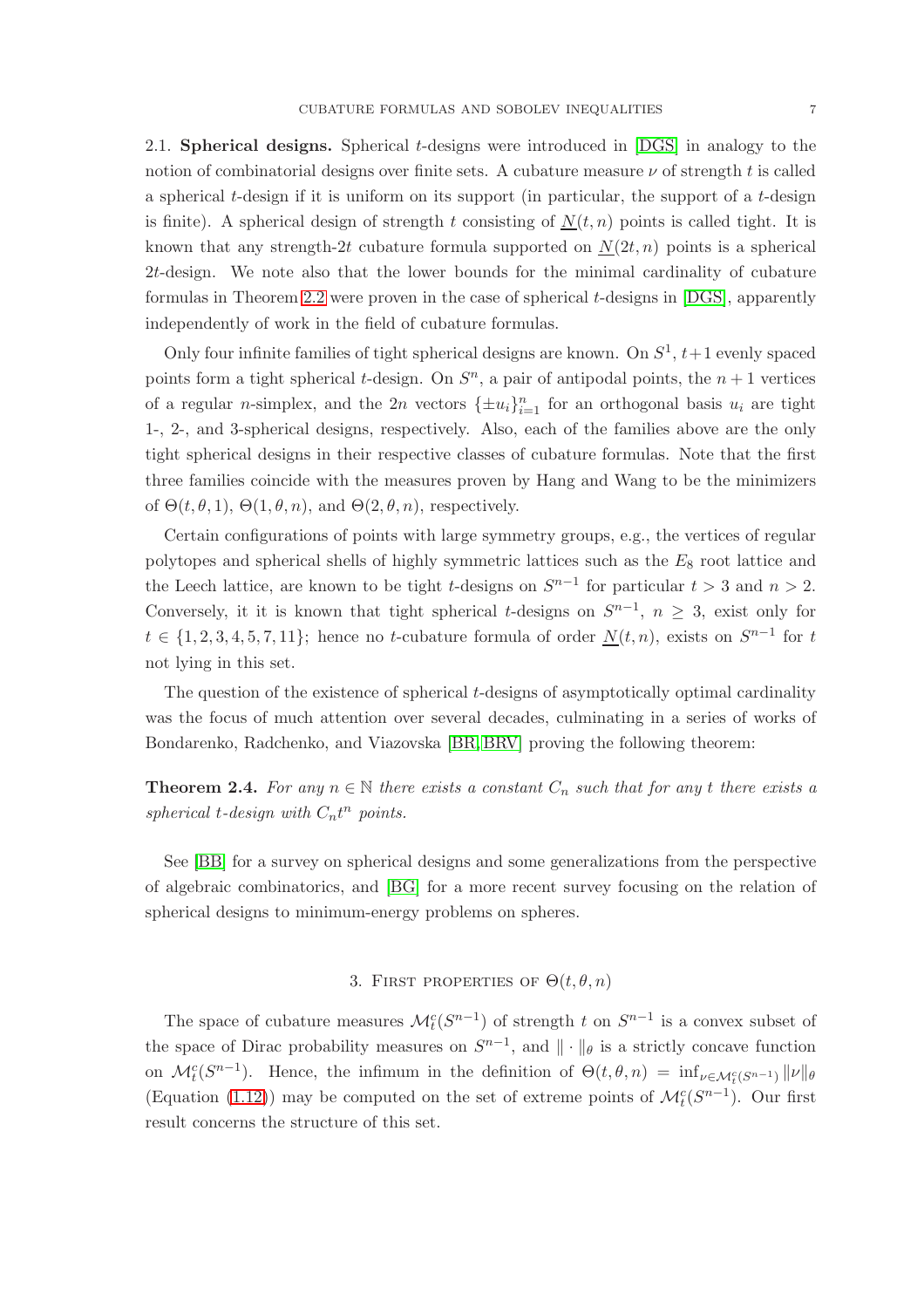<span id="page-7-1"></span>**Proposition 3.1.** Let  $\nu = \sum_{i=1}^{N} \nu_i \delta_{\xi_i} \in \mathcal{M}_c^{2t}(S^{n-1}), \nu_i > 0$ , and suppose  $N > \overline{N}(t,n)$ *(possibly infinite), where*  $\overline{N}(t, n)$  *is defined in Theorem [2.2.](#page-5-0) Then*  $\nu$  *is not an extreme point of*  $\mathcal{M}_t^c(S^{n-1})$ *.* 

*Proof.* Let  $p_1, \ldots, p_{\overline{N}(t,n)}$  be a basis for  $\mathcal{P}_{2t}^{(h)}$  $\mathcal{L}_{2t}^{(h)}$ . The linear map  $A: \mathbb{R}^N \to \mathbb{R}^{\overline{N}(t,n)+1}$  given by  $(Av)_j = \sum_{i=1}^N v_i p_j(\xi_i)$  has a nontrivial kernel; let v be a nonzero vector in the kernel. Take  $\epsilon > 0$  such that the measures  $\nu_{\pm} = \sum_{i=1}^{N} (\nu_i \pm \epsilon v_i) \delta_{\xi_i}$  have positive weights. Since  $x \mapsto \langle x, u \rangle^{2t}$  is 2t-homogeneous for every  $u \in S^{n-1}$ ,  $\int \langle x, u \rangle^{2t} d\nu_{\pm}(x) = \int \langle x, u \rangle^{2t} d\mu$  for any u, so  $\nu_{\pm}$  lie in  $\mathcal{M}_t^c(S^n)$  by Theorem [2.2.](#page-5-0) Hence  $\nu = \frac{\nu_{+} + \nu_{-}}{2}$  $\frac{1+\nu_-}{2}$  is not an extreme point of  $\mathcal{M}_t^c(S^n)$  $\Box$ 

We can say a bit more: let  $\mathcal{M}(S^{n-1})$  be the space of Borel measures on  $S^{n-1}$  with the weak<sup>\*</sup> topology. Then  $\mathcal{M}_t^c(S^{n-1})$  is contained in the compact subset K of  $\mathcal{M}(S^{n-1})$ consisting of probability measures orthogonal to all polynomials  $p \in \overset{\circ}{\mathcal{P}}_t$ , and it is easily seen, by the same argument as in the proof of the proposition, that extreme points of  $K$ must be discrete measures, hence  $\text{Ext}(K) = \text{Ext}(\mathcal{M}(S^{n-1}))$ . The Krein-Milman theorem then yields that K is the closure of the convex hull of  $Ext(M(S^{n-1}))$ .

<span id="page-7-0"></span>**Corollary 3.2.** *The infimum in the definition of*  $\Theta(t, \theta, n)$  *is achieved, i.e., there exists*  $\nu \in \mathcal{M}_t^c(S^{n-1})$  *with*  $\|\nu\|_{\theta} = \Theta(t, \theta, n)$ *.* 

*Proof.* Let  $N = \overline{N}(t, n)$ . By the above, the infimum of  $\Theta(t, \theta, n)$  on  $\mathcal{M}_t^c(S^n)$  is the same as the infimum of

$$
\left\{\sum_{i=1}^N \nu_i^{\theta} : (\xi_i, \nu_i) \in (S^n \times [0,1])^N \middle| \sum_{i=1}^N \nu_i p_j(\xi_i) = 0 \,\forall p_j \in \overset{\circ}{\mathcal{P}}_m \right\},\
$$

which is attained by compactness.  $\Box$ 

In particular, we can consider only finitely supported measures in the definition of  $\Theta(t, \theta, n)$ . This justifies our use of the term cubature, which properly refers only to approximation of integrals by finite sums.

We now proceed to our main topic, the determination of bounds for  $\Theta(t, \theta, n)$ . A first observation is that if  $\nu$  is a spherical t-design of cardinality N, then  $\|\nu\|_{\theta} = \sum_{i=1}^{N} \frac{1}{N^{\theta}} =$  $N^{1-\theta}$ ; more generally, if  $\nu = \sum_{i=1}^{N} \nu_i \delta_{\xi_i}$  is any cubature formula of cardinality N, then

(3.1) 
$$
\nu \| \theta = \sum_{i=1}^{N} \nu_i^{\theta} \le \left( \sum_{i=1}^{N} (\nu_i^{\theta})^{\frac{1}{\theta}} \right)^{\theta} \cdot \left( \sum_{i=1}^{N} 1 \right)^{1-\theta} = N^{1-\theta}
$$

by Hölder's inequality. This means that existence results for cubature formulas of given cardinality (Theorem [2.2,](#page-5-0) Theorem [2.3\)](#page-5-1) translate immediately to upper bounds on  $\Theta(t, \theta, n)$ :

# Theorem 3.3.

(i) For any n, there exists a constant  $C_n$  such that  $\Theta(t, \theta, n) \leq (C_n t^{n-1})^{1-\theta}$  for all t *and*  $\theta$ *. In fact,* lim sup<sub>t→∞</sub>  $\frac{\Theta(t,\theta,n)}{t^{(n-1)(1-t)}}$  $\frac{\Theta(t,\theta,n)}{t^{(n-1)(1-\theta)}} \le \left(\frac{2^{n-1}}{(n-1)!}\right)^{1-\theta}$  *for any n*.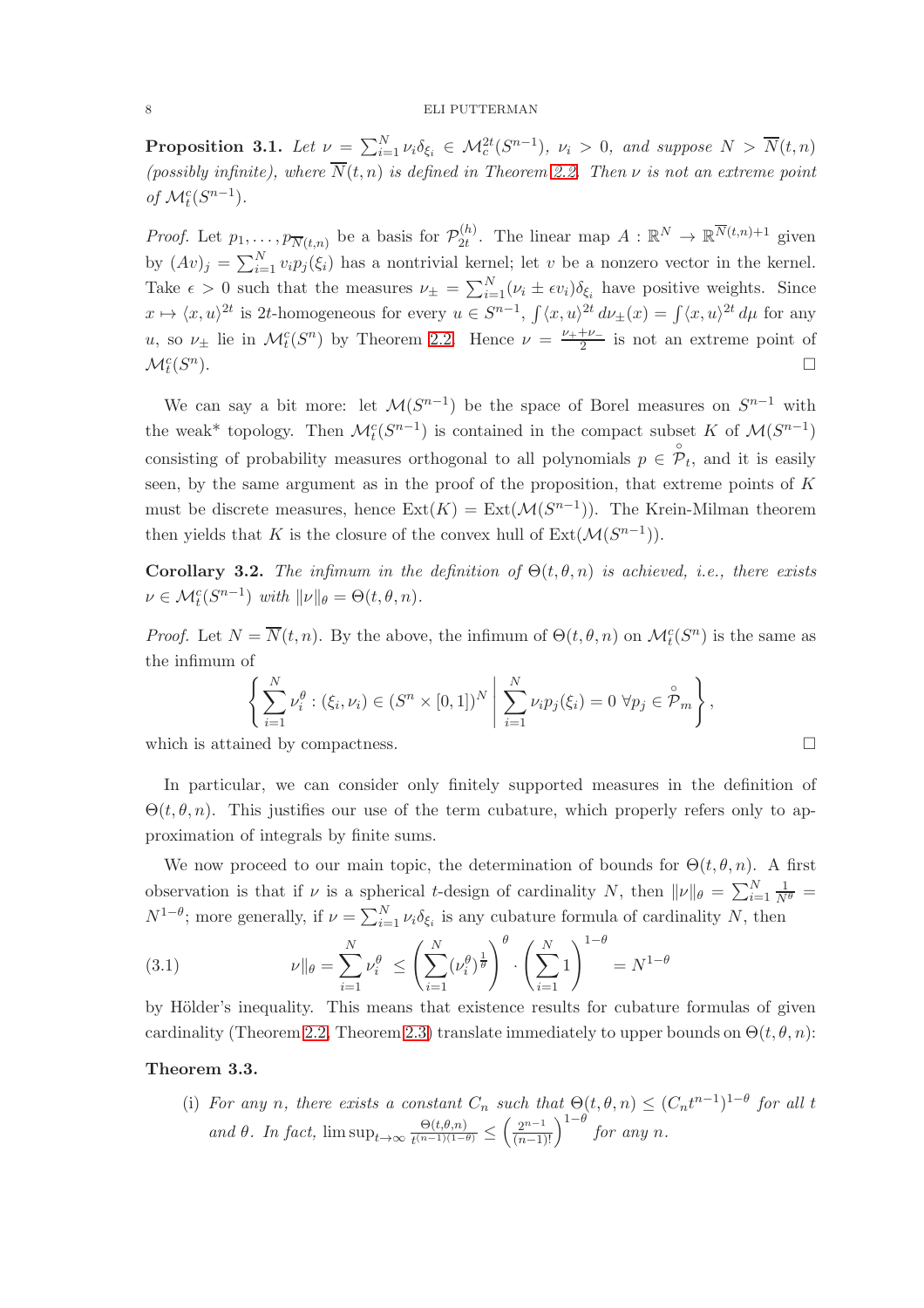- (ii) *For any t*, there exists a constant  $C_t$  such that  $\Theta(t, \theta, n) \leq (C_t n^{2\lfloor \frac{t}{2} \rfloor})^{1-\theta}$  for all *n* and  $\theta$ . If we restrict to *n* greater than  $\frac{t}{c}$  for some constant c, we may take  $C_t = \frac{(1+2c)^t}{t!}$  $\frac{(1-2c)^t}{t!}$  *for even t and*  $C_n = 2\frac{(1+2c)^{t-1}}{(t-1)!}$  *for odd t.*
- (iii) *For any t*, there exists a constant  $C'_t$  such that  $\Theta(t, \theta, n) \leq (C'_t n^{2\lfloor \frac{t}{2} \rfloor 1})^{1-\theta}$  for all  $n \text{ and } \theta.$

The quantitative estimates in parts (i) and (ii) of the theorem come from analyzing the asymptotics of  $\binom{n+2t-1}{n-1}$  $\binom{+2t-1}{n-1} = \binom{n+2t-1}{2t}$  $\binom{2t-1}{2t}$  for fixed *n* and fixed *t*, respectively. Estimates for the constant  $C'_{t}$  of part (iii) are less easy to obtain, since the method used in [\[Ku\]](#page-17-3) to construct the cubature formulas of order  $O(n^{2\lfloor \frac{t}{2} \rfloor - 1})$  does not lend itself easily to making the constants explicit. The many explicit constructions of spherical designs and cubature formulas in the literature for specific t and n also provide upper bounds on  $\Theta(t, \theta, n)$ .

However, lower bounds on the cardinality of spherical t-designs or more generally of t-cubature formulas, do not automatically give lower bounds on  $\Theta(t, \theta, n)$ , since the fact that a measure is supported on "many" points presents no obstacle to its having a small  $\|\cdot\|_{\theta}$ -norm. What is necessary to derive lower bounds on  $\Theta(t, \theta, n)$  is to prove that any t-cubature formula is anti-concentrated on the sphere, i.e., a "large" fraction of the mass of such a formula is distributed among "many" points. Our method for doing so is to bound the maximum mass at any point in such a formula, which is the main goal of §[4.](#page-8-0) In the case  $t = 3$ , we can construct cubature formulas which attain the maximum possible weights and hence minimize  $\|\cdot\|_{\theta}$  among 3-cubature formulas, as we show in §[5.](#page-11-0)

# <span id="page-8-0"></span>4. REPRODUCING KERNELS AND THE ASYMPTOTIC LOWER BOUNDS ON  $\Theta(t, \theta, n)$

The most natural way to prove our main result, Theorem [4.1,](#page-9-0) on the weights of cubature formulas, is by using the formalism of reproducing kernel Hilbert spaces, which seems to have first been explicitly introduced into the subject by [\[HP\]](#page-16-0). (We will remark at greater length on the history at the end of the section.) We give a brief and self-contained account of the elements of the theory of reproducing kernel Hilbert spaces that we shall need, which are easy to develop in the finite-dimensional case. For more complete accounts, see [\[HP\]](#page-16-0) and the literature cited there.

Let  $\mathcal{H} \subset L^2(S^{n-1})$  be some finite-dimensional real Hilbert space of continuous functions on the sphere equipped with the usual inner product  $(f, g) \mapsto \int f g d\sigma$  (again,  $\sigma$  is normalized so that  $\sigma(S^{n-1}) = 1$ ). We assume that H is preserved under orthogonal transformations, i.e.,  $f \circ U \in \mathcal{H}$  for every  $f \in \mathcal{H}$ ,  $U \in O(n)$ . Let  $f_1, \ldots, f_N$ ,  $N = \dim V$ , be an arbitrary orthonormal basis for H. We define the reproducing kernel  $K: S^{n-1} \times S^{n-1} \to \mathbb{R}$  of H as

(4.1) 
$$
K(x,y) = \sum_{i=1}^{N} f_i(x) f_i(y).
$$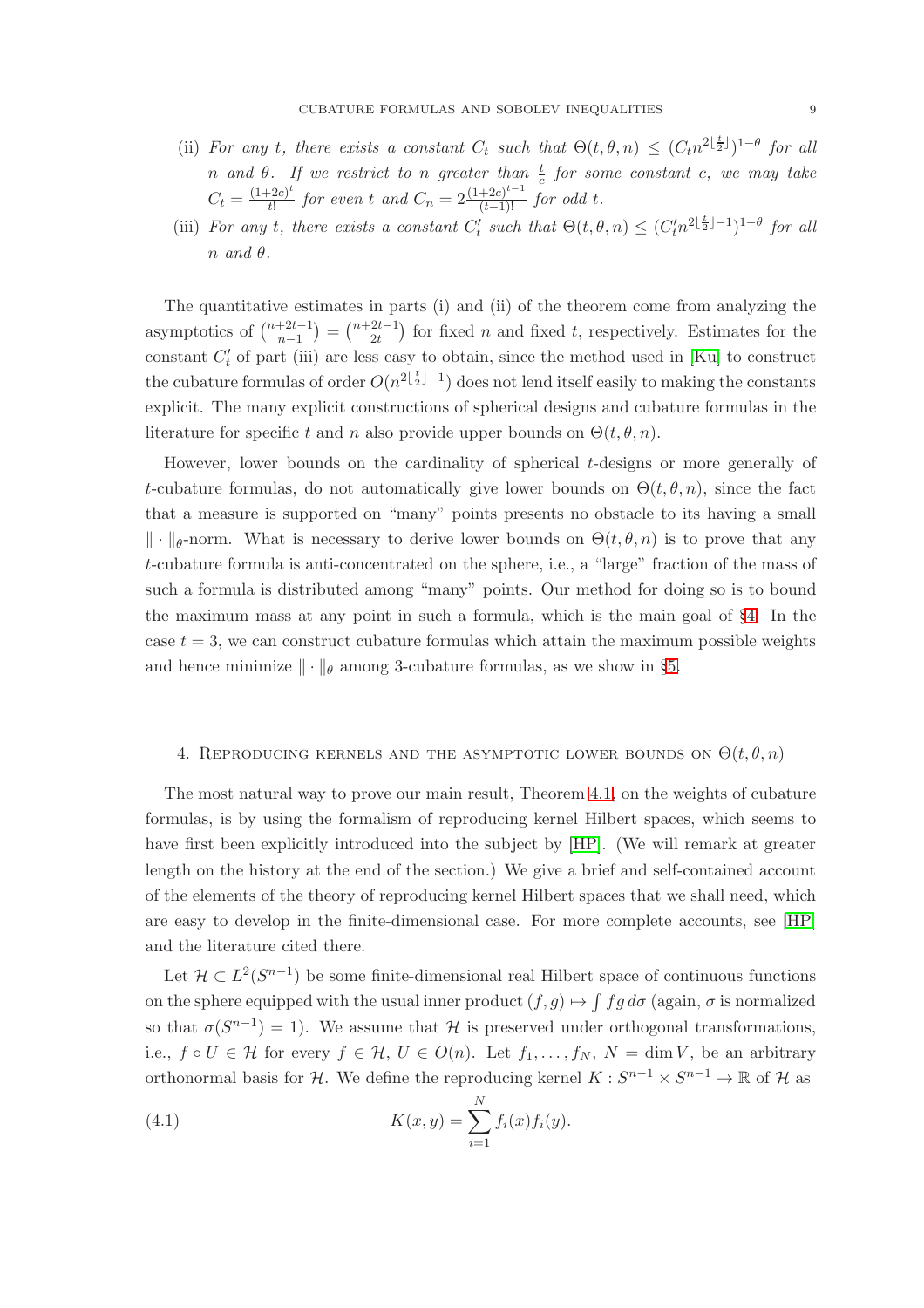A number of properties of  $K(x, y)$  follow readily from this definition. First, for any  $f \in \mathcal{H},$ 

(4.2) 
$$
\int K(x,y)f(y) d\sigma(y) = \sum_{i=1}^N \int f_i(y)f(y d\sigma(y) \cdot f_i(x)) = \sum_{i=1}^N \langle f, f_i \rangle f_i(x) = f(x),
$$

i.e., taking the inner product of a function f with  $K(\cdot, y)$  "reproduces" the value of f at y, which is the reason for the terminology. By the Riesz representation theorem, this uniquely defines  $K(\cdot, y)$  as an element of H for any  $y \in S^{n-1}$ , which shows that  $K(x, y)$  does not depend on the orthonormal basis used to define it.

In particular,  $\int K(x, y)^2 d\sigma(y) = K(x, x)$  for any  $x \in S^{n-1}$ . Also, we have

(4.3) 
$$
\int K(x,x) d\sigma(x) = \sum_{i=1}^{N} \int f_i(x)^2 d\sigma(x) = N
$$

because the  $f_i$  are orthonormal.

Finally, we claim that  $K(x, y)$  depends only on the distance between x and y on the sphere, or equivalently,  $K(x, y) = K(Ux, Uy)$  for any  $U \in O(n)$ . Indeed, we have

(4.4) 
$$
K(Ux, Uy) = \sum_{i=1}^{N} f_i(Ux) f_i(Uy) = \sum_{i=1}^{N} (f_i \circ U)(x) (f_i \circ U)(y).
$$

But U is an isometry on  $S^{n-1}$  and hence precomposition with U is an isometry on  $L^2(S^{n-1})$ , so  $(f_1 \circ U), \ldots, (f_n \circ U)$  is also an orthonormal basis of H. Hence  $(x, y) \mapsto K(Ux, Uy)$  satisfies the definition of a reproducing kernel on H, so we must have  $K(Ux, Uy) = K(x, y)$ . In particular,  $K(x, x)$  is independent of x, so  $K(x, x) = \int K(x, x) d\sigma(x) = N$  for any  $x \in S^{n-1}$ .

All the properties of  $K$  but the last one are valid for functions on any space; only the last property of K depends on the geometry of the sphere, but as we shall see, it is crucial for the subsequent developments.

A remark on notational conventions: since giving the distance between two points on the sphere is the same as giving their inner product, the last property of  $K$  means that there is some continuous function Q on [−1, 1] such that  $K(x, y) = Q(\langle x, y \rangle)$ , with  $Q(1) = N$ . Usually the theory of reproducing kernels for spaces of spherical harmonics is formulated in terms of Q, which turns out to be a Gegenbauer polynomial.

The machinery of reproducing kernels allows us to easily prove the main theorem of the section:

<span id="page-9-0"></span>**Theorem 4.1.** Let  $\nu$  be a cubature formula of strength m on  $S^{n-1}$ , and let  $\underline{N}(m,n)$  be *defined as in Theorem [2.2.](#page-5-0) Then any weight*  $\nu_i$  *of*  $\nu$  *satisfies*  $\nu_i \leq N(m,n)^{-1}$ *. Furthermore, in the case*  $m = 2t + 1$ , *if*  $\nu(u_i) = \underline{N}(m, n)^{-1}$  *then also*  $\nu(-u_i) = \underline{N}(m, n)^{-1}$ *.* 

*Proof.* The proof naturally splits into two cases,  $m = 2t$  and  $m = 2t + 1$ . In the first case, let  $\mathcal{H} = \mathcal{P}_t$ , which has dimension  $N = \underline{N}(2t, n)$ , and let  $K_y(x) = K(x, y)$  denote the reproducing kernel of  $H$ , which is a polynomial of degree t in the variable x. Given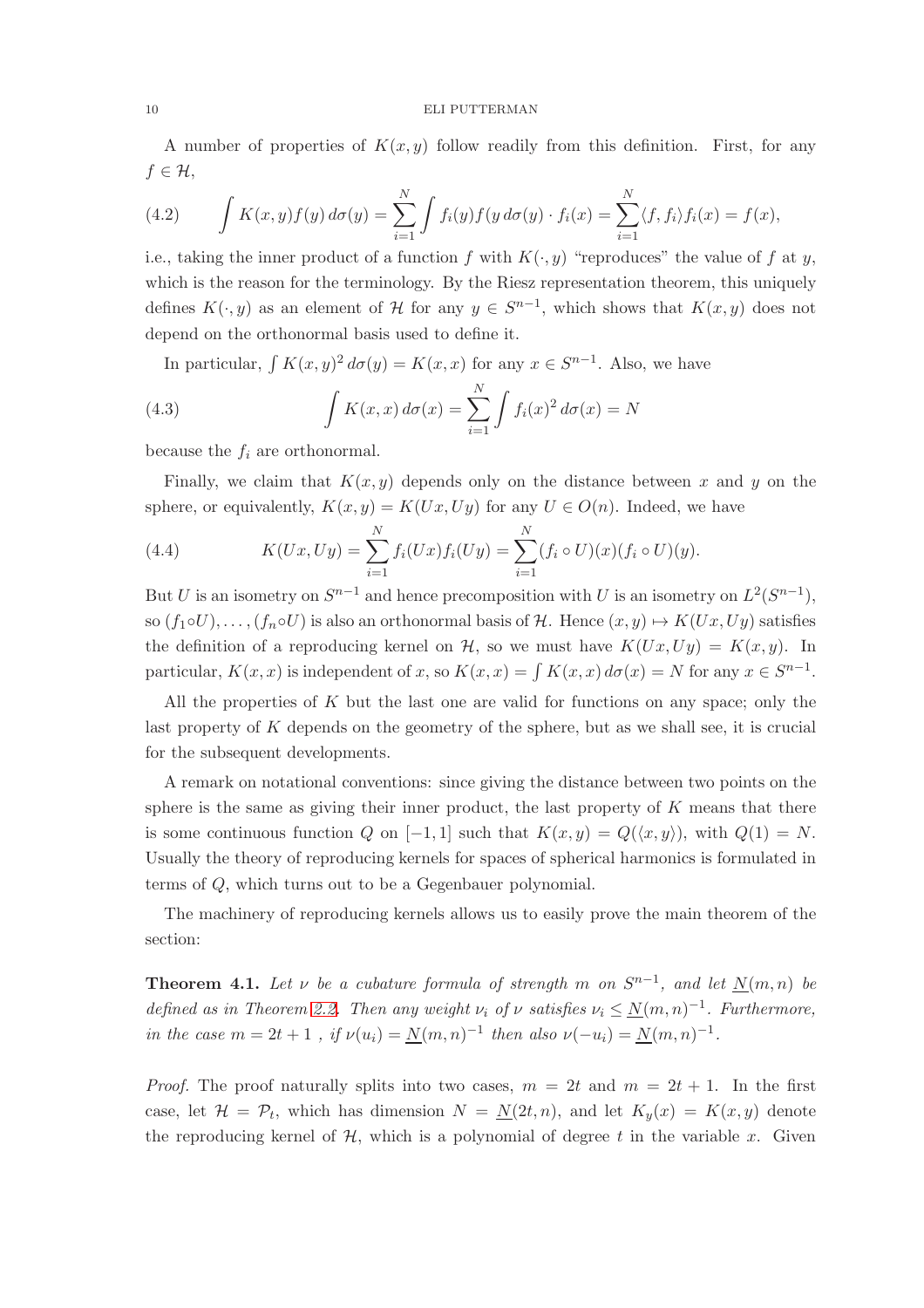a point mass  $\nu_i \delta_{u_i}$  contained in  $\nu$ , consider the integral  $\int_{S^{n-1}} K_{u_i}(x)^2 d\nu$ . Since  $K_{u_i}(x)^2$ is a polynomial of degree 2t, we have  $\int_{S^{n-1}} K_{u_i}(x)^2 d\nu = \int_{S^{n-1}} K_{u_i}(x)^2 d\sigma$ , which equals  $K(u_i, u_i) = N$  by the reproducing kernel property. On the other hand,  $\int_{S^{n-1}} K_{u_i}(x)^2 d\nu \ge$  $\nu_i K_{u_i}(u_i)^2 = N^2 \nu_i$  because  $K(x, u_i)^2$  is nonnegative on  $S^{n-1}$ , so we must have  $\nu_i \leq \frac{N}{N^2} = \frac{1}{N}$ , as desired.

The case  $m = 2t + 1$  is only slightly more involved. Let  $\mathcal{H} = \mathcal{P}_t^{(h)}$  be the space of homogeneous polynomials of degree t, and let  $K_y(x) = K(x, y)$  be its reproducing kernel as above. Let N be the dimension of H, which satisfies  $N = \frac{1}{2}N(2t + 1, n)$ ; our goal is to show that any point mass  $\nu_i \delta_{u_i}$  contained in  $\nu$  satisfies  $\nu_i \leq \frac{1}{2N}$ . Let H be the hemisphere  $\{x \in S^{n-1} : \langle x, u_i \rangle \leq 0\}$ , and consider the test functions  $K_{u_i}(x)^2$  and  $\langle x, u_i \rangle K_{u_i}(x)^2$  on  $S^{n-1}$ . Since  $K_{u_i}(x)$  is a homogeneous polynomial,  $K_{u_i}(x)^2$  is necessarily even, implying that  $\langle x, u_i \rangle K_{u_i}(x)^2$  is odd. Also, both  $K_{u_i}(x)^2$  and  $\langle x, u_i \rangle K_{u_i}(x)^2$  are of degree at most  $2t + 1$ , so we obtain the following two inequalities:

(4.5) 
$$
N = \int_{S^{n-1}} K_{u_i}(x)^2 d\sigma = \int_{S^{n-1}} K_{u_i}(x)^2 d\mu \ge N^2 \nu_i + \int_H K_{u_i}(x)^2,
$$

<span id="page-10-0"></span>
$$
(4.6) \quad 0 = \int_{S^{n-1}} \langle x, u_i \rangle K_{u_i}(x)^2 \, d\sigma = \int_{S^{n-1}} \langle x, u_i \rangle K_{u_i}(x)^2 \, d\mu
$$

$$
\geq N^2 \nu_i + \int_H \langle x, u_i \rangle K_{u_i}(x)^2 \, d\nu \geq N^2 \nu_i - \int_H K_{u_i}(x)^2 \, d\nu
$$

where in the last inequality we have used the fact that  $|\langle x, u_i \rangle| K(x, u_i)^2 \leq K(x, u_i)^2$  on  $S^{n-1}$ . Summing these two inequalities we obtain  $2N^2\nu_i \leq N$ , or  $\nu_i \leq \frac{1}{2N}$ , as desired.

Finally, if  $\nu_i = \frac{1}{2N}$  then equality must hold throughout [\(4.6\)](#page-10-0), which, by examining the last estimate, implies that  $\int_H \langle x, u_i \rangle K_{u_i}(x)^2 d\nu = -\int_H K_{u_i}(x)^2 d\nu$ . This means that for every  $u \in H$  such that  $\nu(u) > 0$  we must have either  $K_{u_i}(u)^2 = 0$  or  $\langle u, u_i \rangle = -1$ . We must also have equality between the extreme left- and right-hand sides of  $(4.6)$ , i.e.,  $\int_H K_{u_i}(x)^2 d\nu = N^2 \nu_i = \frac{N}{2}$  $\frac{N}{2}$ . This implies that the weight of  $\nu$  at the unique point  $u = -u_i$ for which  $\langle u, u_i \rangle = -1$  must be  $\frac{1}{K_{u_i}(-u_i)^2} \cdot \frac{N}{2} = \frac{1}{2N}$  (again, using the fact that  $K_{u_i}$  is even).

The theorem implies the bounds of Theorem [2.2](#page-5-0) on the minimal cardinality of cubature formulas as an immediate corollary; moreover, one obtains that whether  $t$  is even or odd, the only strength-t cubature formulas of minimal cardinality are tight spherical designs, which seems to have first been proven in  $[LV]$ ; moreover, for t odd, one also obtains that such designs must be antipodal, which was proven in [\[DGS\]](#page-16-8).

The asymptotic lower bounds on  $\Theta(t, \theta, n)$  in Theorem [1.2](#page-3-0) follow immediately from the asymptotics of  $N(t, n)$  stated below Theorem [2.2,](#page-5-0) with the help of a simple lemma:

<span id="page-10-1"></span>**Lemma 4.2.** If  $\nu = \sum_{i=1}^{N} \nu_i \delta_{\xi_i}$  is a probability measure with  $\nu_i \leq \alpha^{-1}$  for all i, then  $\|\nu\|_{\theta} \leq \alpha^{1-\theta}$ , with equality if and only if  $\nu_i = \alpha^{-1}$  for all i.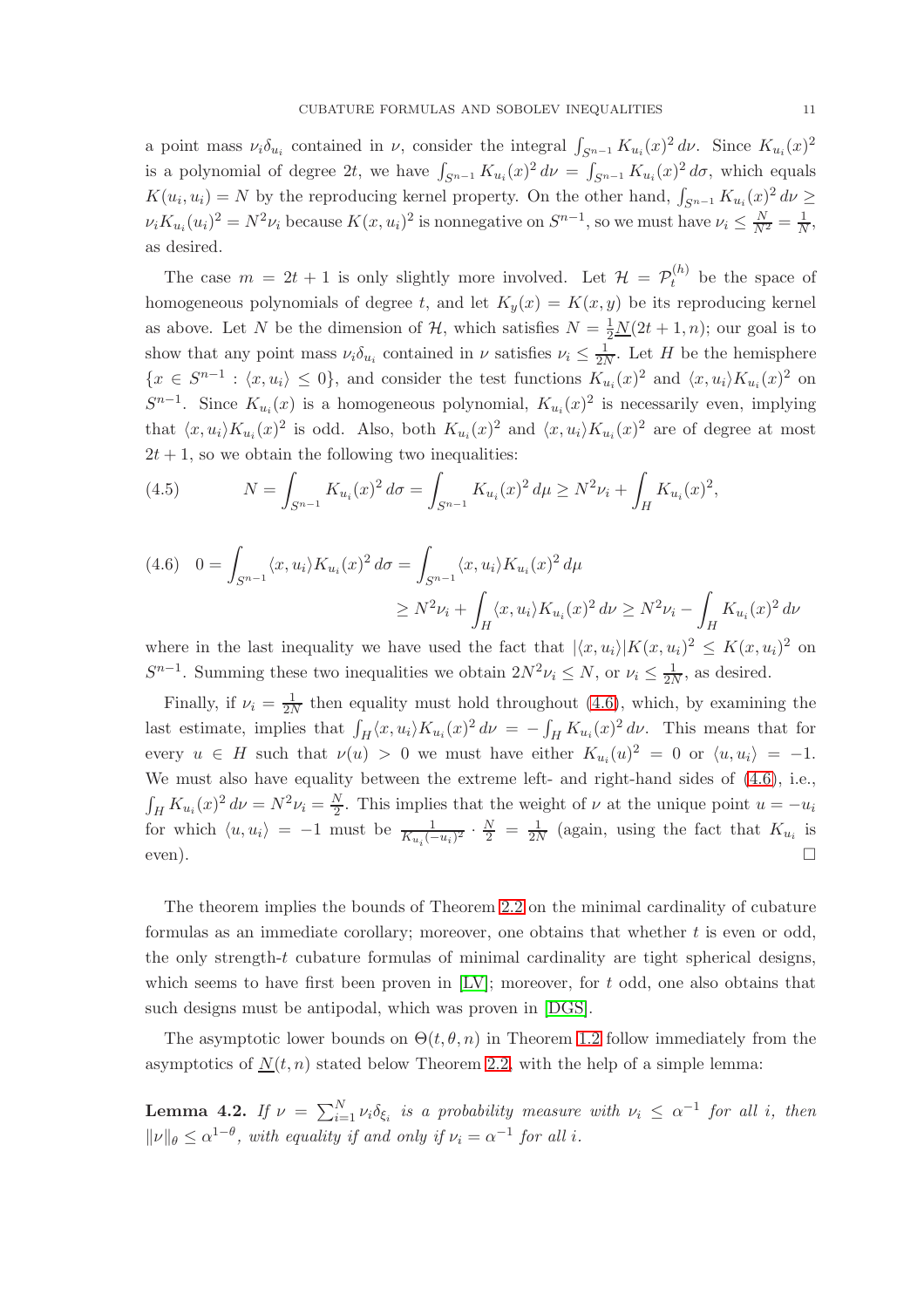.

*Proof.*  $||\nu||_{\theta} = \sum_{i=1}^{N} \nu_i^{\theta} \ge \sum_{i=1}^{N} \nu_i \cdot \alpha^{1-\theta} = \alpha^{1-\theta}$ 

Before moving on, we briefly comment on the relationship of the proof given here to preceding treatments. The use of Gegenbauer polynomials, which are reproducing kernels on spaces of spherical harmonics, goes back to Delsarte, Goethals, and Seidel [\[DGS\]](#page-16-8), who derived the lower bounds on the cardinality of spherical t-designs for both odd and even t by considering matrices obtained by evaluating a basis of spherical harmonics at points of the design; Gegenbauer polynomials appear when multiplying these matrices together. Further developments along these lines can be found in [\[KL\]](#page-17-5), who discussed kernels in greater generality and on spaces other than  $S^{n-1}$ , and in [\[LV\]](#page-17-4), which introduced arguments based on kernels to the more general context of cubature formulas (cf. especially [\[LV,](#page-17-4) Theorem 4.5], where a kernel makes an appearance in the argument that any tight  $2t$ -cubature formula is a 2t-design), and in [\[HP\]](#page-16-0), where the terminology of the theory of reproducing kernels is used for the first time. However, even in [\[HP\]](#page-16-0) the reproducing kernels are not used to bound individual weights of cubature formulas, but only the minimal cardinality, and furthermore, the argument in [\[HP\]](#page-16-0) is only for even strengths.

It seems that since the goal in these works was to bound the cardinality of strength- $t$ formulas or designs, which is a "global" property, it was not noticed that kernels provide "local" bounds on individual weights. The main contribution of this work, which is motivated by the fact that to obtain lower bounds on  $\Theta(t, \theta, n)$  for  $\theta > 0$  one needs bounds on the weights, is to emphasize that the control that theory of reproducing kernels gives over cubature formulas is actually more precise than hitherto observed; even the result that tight spherical  $(2t+1)$ -designs must be antipodal turns out to be a consequence of a "local" result.

<span id="page-11-0"></span>We give more details on the relationship of our arguments to those of [\[DGS\]](#page-16-8) at the very end of §[6](#page-12-0)

# 5. Minimizing cubature formulas of strength 3

The main result of this brief section identifies the minimizers of  $\Theta(t, \theta, n)$  in the case  $t = 3$  as the tight spherical 3-designs, complementing the results of Hang and Wang for  $t = 1, 2$  and for  $n = 1$ . Thus, all the infinite families of tight spherical designs known are also the minimizers of the  $\|\cdot\|_{\theta}$ -norms in their respective  $\mathcal{M}_t^c(S^n)$ .

Before treating the case  $t = 3$ , we remark that Lemma [4.2](#page-10-1) gives a substantially simpler proof that  $\Theta(1,\theta,n) = 2^{1-\theta}$  with minimizers given only by measures of the form  $\nu_{\xi}$ 1  $\frac{1}{2}(\delta_{\xi} + \delta_{-\xi})$ . Indeed, if  $\|\nu\|_{\theta} \leq 2^{1-\theta}$  then we must have  $\nu(\xi) \geq \frac{1}{2}$  $\frac{1}{2}$  for some  $\xi$  by Lemma [4.2,](#page-10-1) and by the last statement of Theorem [4.1,](#page-9-0) this implies that  $\nu(-\xi) = \frac{1}{2}$ , i.e.,  $\nu = \nu_{\xi}$ . A similar argument will be used to treat the case of 3-cubature formulas.

**Theorem 5.1.** *For any*  $n \in \mathbb{N}$  *and*  $\theta \in (0,1)$ ,  $\Theta(3,\theta,n) = (2n)^{1-\theta}$ *, and*  $\nu \in \mathcal{M}_3^c(S^{n-1})$  *is a minimizing measure if and only if it is a tight spherical* 3-design, *i.e.*,  $\nu = \nu_{\{u_i\}}$  *is the*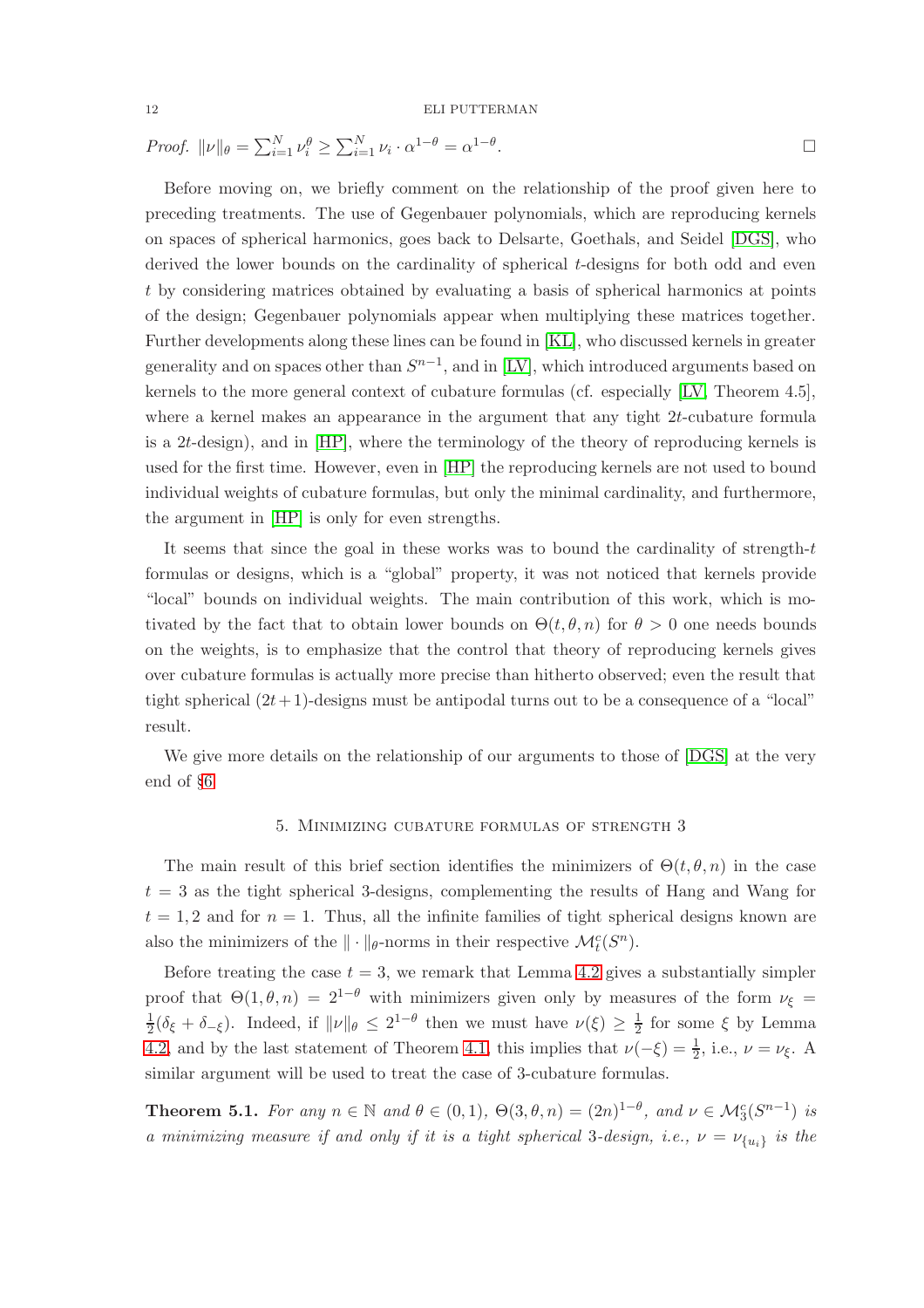uniform measure supported on the union of an orthogonal basis  $\{u_i\}_{i=1}^n$  and its reflection *through the origin.*

*Proof.* Taking  $m = 3$  in Theorem [4.1](#page-9-0) shows that any weight of any  $\nu \in \mathcal{M}_3^c(S^{n-1})$  is at most  $\frac{1}{2n}$ , so Lemma [4.2](#page-10-1) gives  $\Theta(3,\theta,n) \ge (2n)^{1-\theta}$ , with equality if and only if all the weights of  $\nu$ are  $\frac{1}{2n}$ . For any orthogonal basis  $\{u_i\}$ ,  $\nu_{\{u_i\}}$  is a 3-cubature formula with  $\|\nu_{\{u_i\}}\| = (2n)^{1-\theta}$ , so all that remains is to show that these are the only minimizers.

Let  $\nu$  be a 3-cubature formula minimizing  $\|\nu\|_{\theta}$ ; by the above,  $\nu$  must be the uniform measure on 2n points. Let u such that  $\nu(u) = \frac{1}{2n}$ ; without loss of generality we take  $u = e_n$ . By the final statement in Theorem [4.1](#page-9-0) we have that  $\nu(-e_n) = \frac{1}{2n}$  as well. Also, by Theorem [2.1,](#page-4-1) we have  $\frac{1}{n} = \int_{S^{n-1}} x_n^2 d\nu \ge \nu(e_n) + \nu(-e_n) = \frac{1}{n}$ , which means that we must have

(5.1) 
$$
\mathrm{supp}\,\mu\setminus\{-e_n,e_n\}\subset S^{n-2}=\{x\in S^{n-1}:x_n=0\}.
$$

Consider the probability measure  $\nu'$  obtained from  $\nu$  by removing the mass at  $\pm e_n$  and rescaling, i.e.,  $\nu' = \frac{n}{n-1}$  $\frac{n}{n-1}(\nu-\frac{1}{2n}(\delta_{e_n}+\delta_{-e_n}))$ . It's easy to see that  $\nu'$  is a cubature formula of strength 3 on  $S^{n-2}$  satisfying

(5.2) 
$$
\|v'\|_{\theta} = \left(\frac{n}{n-1}\right)^{\theta} \left(\|v\|_{\theta} - 2 \cdot \frac{1}{(2n)^{\theta}}\right) \le \left(\frac{n}{n-1}\right)^{\theta} \left((2n)^{1-\theta} - 2(2n)^{-\theta}\right) = (2(n-1))^{1-\theta}.
$$

Hence, by induction,  $\nu'$  must be the uniform probability measure supported on  $\{\pm v_i\}_{i=1}^{n-1}$  for  $\{v_1,\ldots,v_{n-1}\}\$ an orthogonal basis of  $\mathbb{R}^{n-1}\subset\mathbb{R}^n$ , so  $\nu=\frac{1}{2n}(\delta_{e_n}+\delta_{-e_n})+\frac{n-1}{n}\nu'$  is a uniform probability measure supported on  $\{\pm u_i\}_{i=1}^n$  where  $\{u_1, \ldots, u_n\} = \{v_1, \ldots, v_{n-1}\} \cup \{e_n\}$  is an orthogonal basis of  $\mathbb{R}^n$ , as desired.

The case  $\theta = 0$  of the theorem is that any cubature formula of strength 3 having cardinality  $2n$  is the uniform measure supported on an orthogonal basis and its reflection through the origin; this was first proven by Mysovskikh [\[My\]](#page-17-6).

#### 6. Conclusion and further directions

<span id="page-12-0"></span>Following the pioneering work of Hang and Wang [\[HW\]](#page-16-1), in this work we have obtained an essentially complete description, given the current state of knowledge regarding cubature formulas on the sphere, of the quantities  $\Theta(t, \theta, n)$ , which control the improvement in Sobolev inequalities on the sphere for functions orthogonal to spherical harmonics up to a given order. To conclude, we will mention some possibilities for generalizing these results.

First, it is entirely straightforward to generalize our arguments to the setting of compact two-point homogeneous manifolds (see [\[W\]](#page-17-7)), which are precisely those manifolds for which the reproducing kernel  $K(x, y)$  can be written as  $K(d(x, y))$ , where d is the metric. This setting was already introduced by [\[KL\]](#page-17-5) in order to generalize the theory in [\[DGS\]](#page-16-8), and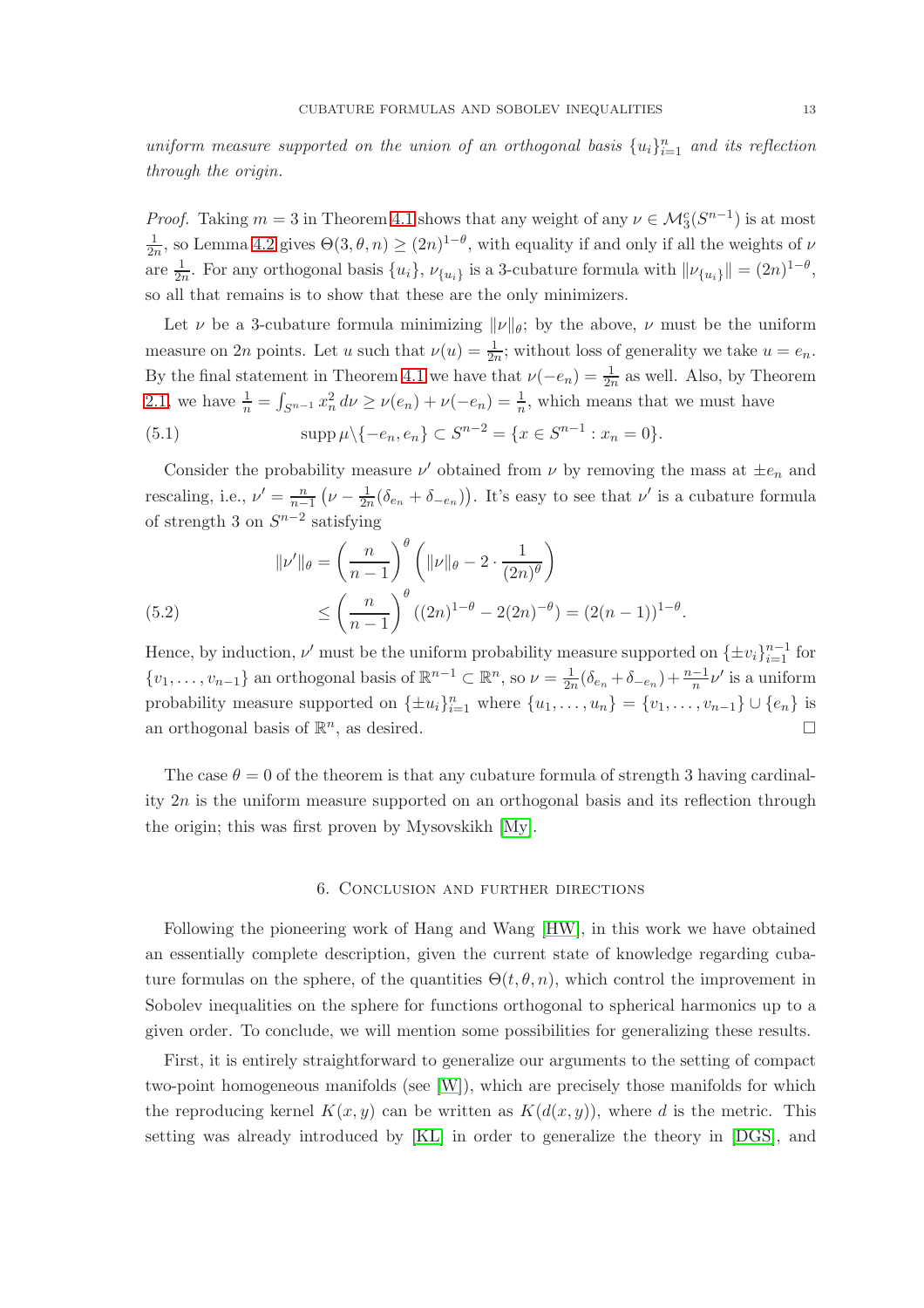cubature formulas on compact two-point homogeneous manifolds were studied by [\[BD\]](#page-16-13) in order to obtain bounds on Kolmogorov n-widths of Sobolev spaces on these manifolds.

For instance, using the fact that spaces of polynomials on the real projective spaces  $\mathbb{P}^{n-1}(\mathbb{R})$  are precisely the spaces of even-degree polynomials on  $S^{n-1}$ , the argument of Theorem [4.1](#page-9-0) shows that the weight of any point in a cubature formula of strength 4t on  $\mathbb{P}^{n-1}(\mathbb{R})$  is at most  $(\dim \mathcal{P}_{2t}^{(h)})$  $(2t^{(h)})^{-1}$ , where  $\mathcal{P}_{2t}^{(h)}$  $\mathcal{Q}_t^{(n)}$  is the space of even-degree polynomials on  $S^{n-1}$  of degree at most 2t, with a corresponding improvement in the optimal constants in the Sobolev inequality on  $\mathbb{P}^{n-1}(\mathbb{R})$  for functions orthogonal to polynomials of degree 4t.

In fact, our arguments do not rely on the two-point property, so they generalize to any compact space  $X$  with a transitive group of isometries, given a sequence finite-dimensional subspaces of functions  $\mathcal{F}_t \subset L^2(X)$  satisfying

<span id="page-13-1"></span>(6.1) 
$$
\mathbb{R} = \mathcal{F}_0 \subset \mathcal{F}_1 \subset \mathcal{F}_2 \cdots
$$

and

<span id="page-13-0"></span> $(6.2)$   $\mathcal{F}_t$  $\cdot$   $\mathcal{F}_t \subset \mathcal{F}_{2t}$ .

If X is a homogeneous space of a compact Lie group  $G$ , the  $\mathcal{F}_t$  may be constructed as direct sums of certain irreducible representations of G in the Peter-Weyl decomposition of  $L^2(X)$ , using the theory of tensor products of representations to show that the condition [\(6.2\)](#page-13-0) holds. It may be more natural, however, to abandon the "one-dimensional" filtration [\(6.1\)](#page-13-1) entirely and develop the theory of cubature formulas with respect to the decomposition of  $L^2(X)$ into unitary representations of G directly.

A further generalization is to the case when the measure on  $S^{n-1}$  is not the homogeneous measure  $d\sigma$ , but rather w  $d\sigma$  for some sufficiently nice weight function w. Cubature formulas  $(S^{n-1}, w \, d\sigma)$  were studied by Dai [\[D\]](#page-16-14) (see also the book of Dai and Xu [\[DX\]](#page-16-15)), who obtained bounds on the mass of cubature formulas in small balls which are asymptotically of the same order as the bounds on weights proved in this note, under the condition that  $w$  is a doubling weight. The method used in [\[D\]](#page-16-14) to obtain such bounds is actually quite similar to the method employed here: one integrates a 2t-cubature formula for  $w d\sigma$  against the square of the usual kernel of  $\mathcal{P}_t$ , using the fact that w is a doubling weight to control the integrals in terms of integrals with respect to the usual measure. We can thus improve Sobolev inequalities for functions on the sphere whose  $p^*$ -th powers are orthogonal to lowdegree polynomials with respect to well-behaved measures other than area measure, and the factor by which the optimal constant is improved will be of the same asymptotic order as  $\Theta(t, \frac{n-p}{n}, n)$ .

Several more challenging directions for further research also suggest themselves. First, is it possible to obtain interesting bounds on cubature formulas for general Riemannian manifolds with respect to suitable finite-dimensional spaces of functions? For the method used in this work to apply, one would have to be able to bound the diagonal elements of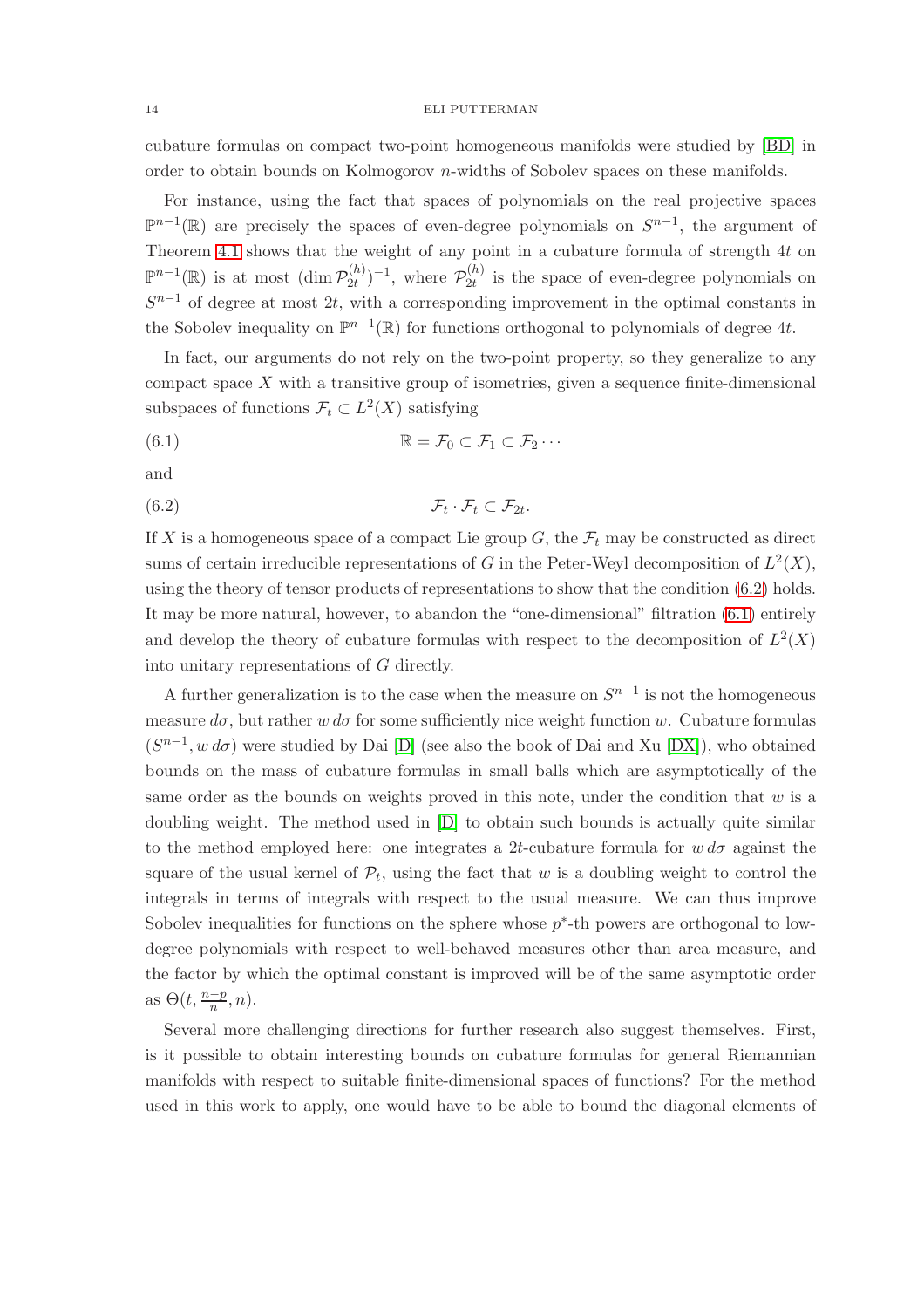reproducing kernels for such spaces, and it is not immediately clear how to do so in the non-homogeneous setting where  $K(x, x)$  may depend on x.

Secondly, it is possible to generalize the main result of [\[HW\]](#page-16-1) to situations in which the function u is not known to satisfy  $\int f |u|^{p^*} = 0$  for all  $f \in \mathcal{P}_t$  orthogonal to constants, but merely

<span id="page-14-0"></span>(6.3) 
$$
\int f |u|^{p^*} \leq b(f) ||u||_{p^*}^{p^*}
$$

for some  $b(f)$ . (Of course, this is always satisfied with  $b(f) = ||f||_{\infty}$ , but we are interested in situations where a better bound is known.) In this case, the method of [\[HW\]](#page-16-1) yields that the optimal constant in the Sobolev inequality can be improved for such  $u$  by the infimum of  $||\nu||_{\frac{n-p}{n}}$  over all discrete probability measures  $\nu$  such that  $\int f d\nu \leq b(f)$  for all  $f \in \mathcal{P}_t$ .

We give an example of a case in which spaces of "almost-cubature measures" arise naturally. Dvoretsky's theorem in asymptotic geometric analysis implies that for any  $\epsilon$  there exists an embedding of  $\ell_n^2$  into  $\ell_{c(\epsilon)n^t}^{2t}$  with distortion at most  $\epsilon$  for some function  $c(\epsilon)$ independent of n (see, e.g., [\[AGM,](#page-16-16) Chapter 5]). (Note that the asymptotics of  $c(\epsilon)n^t$  precisely match the asymptotics of the lower bound for the minimal cardinality of a cubature formula of strength  $t$ , which corresponds to an exact embedding.) The condition that the embedding  $\ell_n^2 \hookrightarrow \ell_{c(\epsilon)n^t}^{2t}$  have distortion at most  $\epsilon$  translates to a certain property of the measure  $\nu$  constructed from the rows of the matrix of the embedding, as in the case where  $\nu$  is a bona fide cubature formula: for polynomials of the form  $p_u(x) = \langle x, u \rangle^{2t}$ ,  $\left| \int p_u d\nu - \int p_u d\sigma \right| \leq \epsilon \int p_u d\sigma$ . Since these polynomials span  $\mathcal{P}_{2t}^{(h)}$  $\mathcal{Q}_t^{(n)}$ , one sees that the space of Dvoretsky-type embeddings  $\ell_n^2 \hookrightarrow \ell_{c(\epsilon)n^t}^{2t}$  corresponds to a space of discrete measures satisfying

(6.4) 
$$
\left| \int f \, d\nu - \int f \, d\sigma \right| \leq \epsilon \cdot c(f)
$$

for all  $f \in \mathcal{P}_t^{(h)}$ , where  $c(f)$  can be estimated by the sum of the coefficients in an expansion  $f = \sum_i c_i p_{u_i}$  in elements of the spanning set  $\{p_u : u \in S^{n-1}\}\$ . Unfortunately, we do not have good control on the coefficients of such an expansion, so  $c(f)$  may be much larger than the norm of  $f,$  unlike  $c(p_u) = \int p_u \, d\sigma.$  Using the reproducing kernel  $K_x(y) = K(x,y)$  of  $\mathcal{P}_t^{(h)}$  $t^{(h)}$  and its defining property  $f(x) = \int K_x(y) f(y) dy$ , we can at least reduce the problem of bounding  $c(f)$  to the problem of bounding  $c(K_x)$ . However, dimensional considerations suggest that  $c(K_x)$  grows rapidly with n and t, so for fixed  $\epsilon$  the bound  $\left| \int K_x d\nu - \int K_x d\sigma \right| \leq \epsilon$ .  $c(K_x)$  is no better than the trivial bound, which has  $||K_x||_{\infty}$  on the right-hand side, except possibly for small  $n$  and  $t$ . In short, it does not seem that Dvoretsky-type embeddings correspond to a natural set of constraints on functions in  $W^{1,p}(S^{n-1})$ , for which it would be interesting to find the improvements in optimal constants in Sobolev inequalities for functions satisfying these constraints. But there may be other spaces of functions defined by inequality constraints of the form [6.3](#page-14-0) for which the method proposed in [\[HW\]](#page-16-1) and developed here becomes relevant.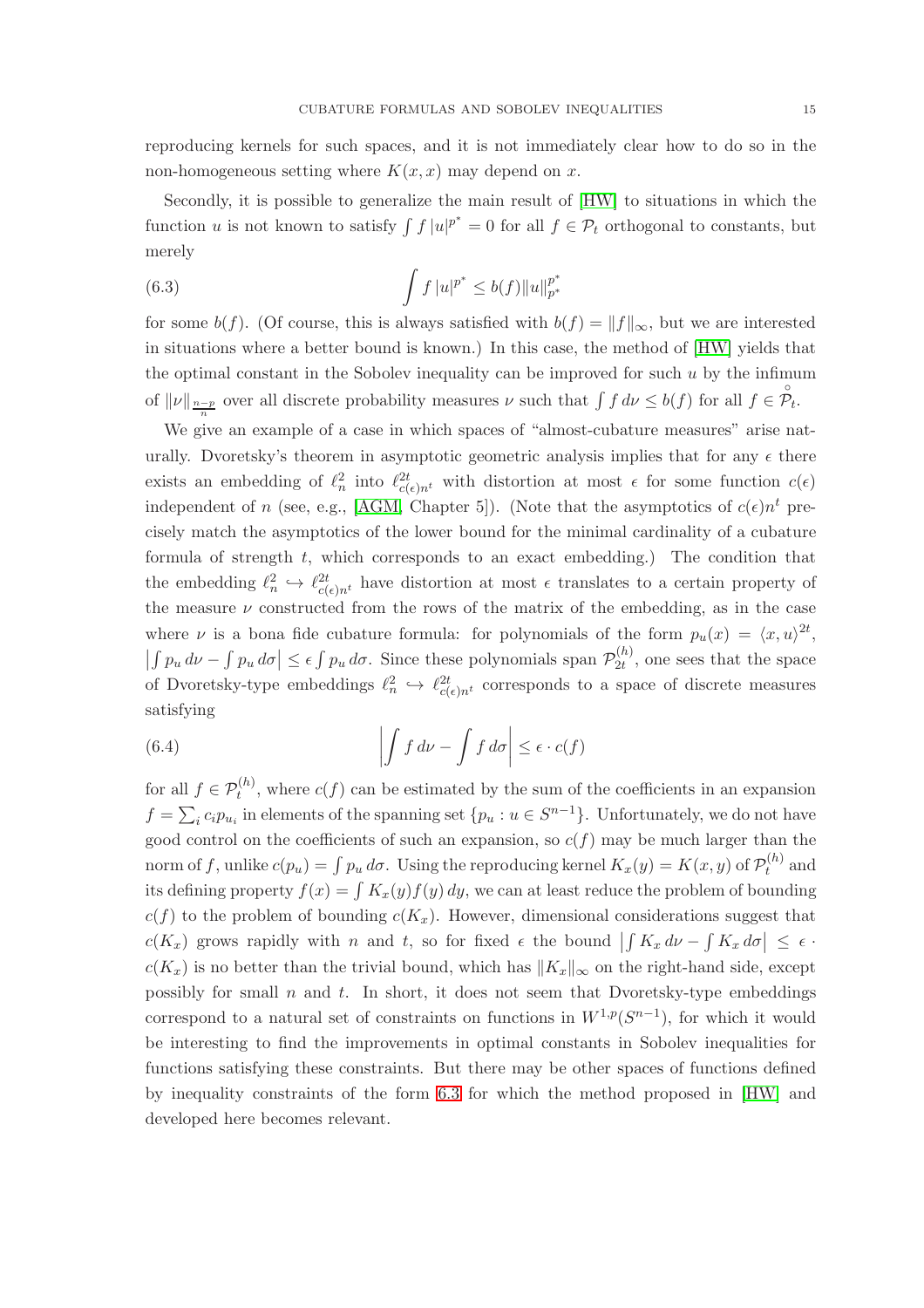Finally, we may ask whether the bounds of Theorem [4.1](#page-9-0) on the weights of cubature formulas can be improved. Essentially, the reason that integrating a reproducing kernel against a cubature formula  $\nu$  gives good bounds on the weights of  $\nu$  is that the kernel  $K_u(x)$  is highly localized around u; indeed,  $\frac{K_u(u)^2}{\|K_u\|^2}$  $\frac{K_u(u)^2}{\|K_u\|_2^2} = N$ , where N is the dimension of the Hilbert space. But it is not necessarily the case that  $K_u^2$  is the "best" test function, which would be the polynomial in  $\mathcal{P}_{2t}(S^{n-1})$  satisfying  $p \geq 0$  and having  $\frac{p(u)}{p}$  as large as possible.

This question is related to the "linear programming method" introduced, in the context of spherical codes and designs, by [\[DGS\]](#page-16-8) and exploited spectacularly by [\[KL\]](#page-17-5) to provide upper bounds for sphere packings. In our context, it has been known since [\[DGS\]](#page-16-8) that any nonnegative function  $F: [-1,1] \to \mathbb{R}^+$  satisfying

<span id="page-15-0"></span>(6.5) 
$$
F = \sum_{k=0}^{\infty} a_k P_k^{\left(\frac{n-2}{2}\right)}, \qquad a_k < 0 \text{ for } k > t,
$$

where  $P_k^{\left(\frac{n-2}{2}\right)}$  $\kappa_k^2$ <sup>2</sup> are Gegenbauer polynomials (namely, reproducing kernels of spherical harmonics of degree k), gives a bound of  $\frac{F(1)}{a_0}$  for the minimum cardinality of a spherical t-design. (a<sub>0</sub> can be computed as  $\int F d\mu_n$ , where  $d\mu_n = (1 - x^2)^{\frac{n-3}{2}} dx$ , the Gegenbauer weight function, is the one-dimensional projection of the normalized area measure on  $S^{n-1}$ .) The reason for this is that any reproducing kernel  $K$  on a finite-dimensional Hilbert space of functions  $\mathcal{H} \subset S^{n-1}$  satisfies

(6.6) 
$$
\int K(x,y) d\nu(x) d\nu(y) = \left(\sum_{i=1}^N \int f_i(x) d\nu(x)\right) \left(\sum_{i=1}^N \int f_i(y) d\nu(y)\right) \ge 0
$$

for  $f_i$  an orthonormal basis of H, since  $K(x, y) = \sum f_i(x) f_i(y)$  (this property of reproducing kernels is known as positive-definiteness). Decompose  $F(\langle x, y \rangle)$  as  $\sum a_k Q_k(x, y)$  where the  $Q_k$  are reproducing kernels of the spaces of spherical harmonics of degree  $k$ ; in particular,  $Q_0 = 1$  and so  $a_0 = \int F d\mu_d$ . Now let  $\nu = \sum_{i=1}^N \nu_i \delta_{\xi_i}$  be a cubature formula of strength t, and integrate the two-variable test function  $F(\langle x, y \rangle)$  against  $\nu \otimes \nu$ :

$$
F(1) = F(1) \sum_{i=1}^{N} \nu_i^2 \le \int F(\langle x, y \rangle) d\nu(x) d\nu(y) = \sum_{k=0}^{\infty} a_k \int Q_k(x, y) d\nu(x) d\nu(y)
$$
  
(6.7) 
$$
= a_0 + \sum_{k>t} a_k \int Q_k(x, y) d\nu(x) d\nu(y) \le a_0,
$$

where we have used the fact that  $\int Q_k(x, y) d\nu(x) d\nu(y) = 0$  for  $0 < k \leq t$  because for any y,  $Q_k(\cdot, y)$  is a polynomial of degree  $k \leq t$  and vanishing integral over the sphere, along with the positive-definiteness of each  $Q_k$ . This shows that  $\sum_{i=1}^{N} \nu_i^2 \leq \frac{a_0}{F(1)}$ ; since  $\sum_i \nu_i = 1$ , Cauchy-Schwarz yields  $\frac{1}{N} \leq \sum_{i=1}^{N} \nu_i^2 \leq \frac{a_0}{F(1)}$ , which gives the desired lower bound on the cardinality of strength-t cubature formulas (and t-designs in particular).

The point here is that this argument does *not* "localize" in the spirit of Theorem [4.1](#page-9-0) to prove that each individual weight of the cubature formula is bounded above by  $\frac{1}{F(1)} \int F d\mu_n$ , since the positive-definiteness property of reproducing kernels has no analogue for single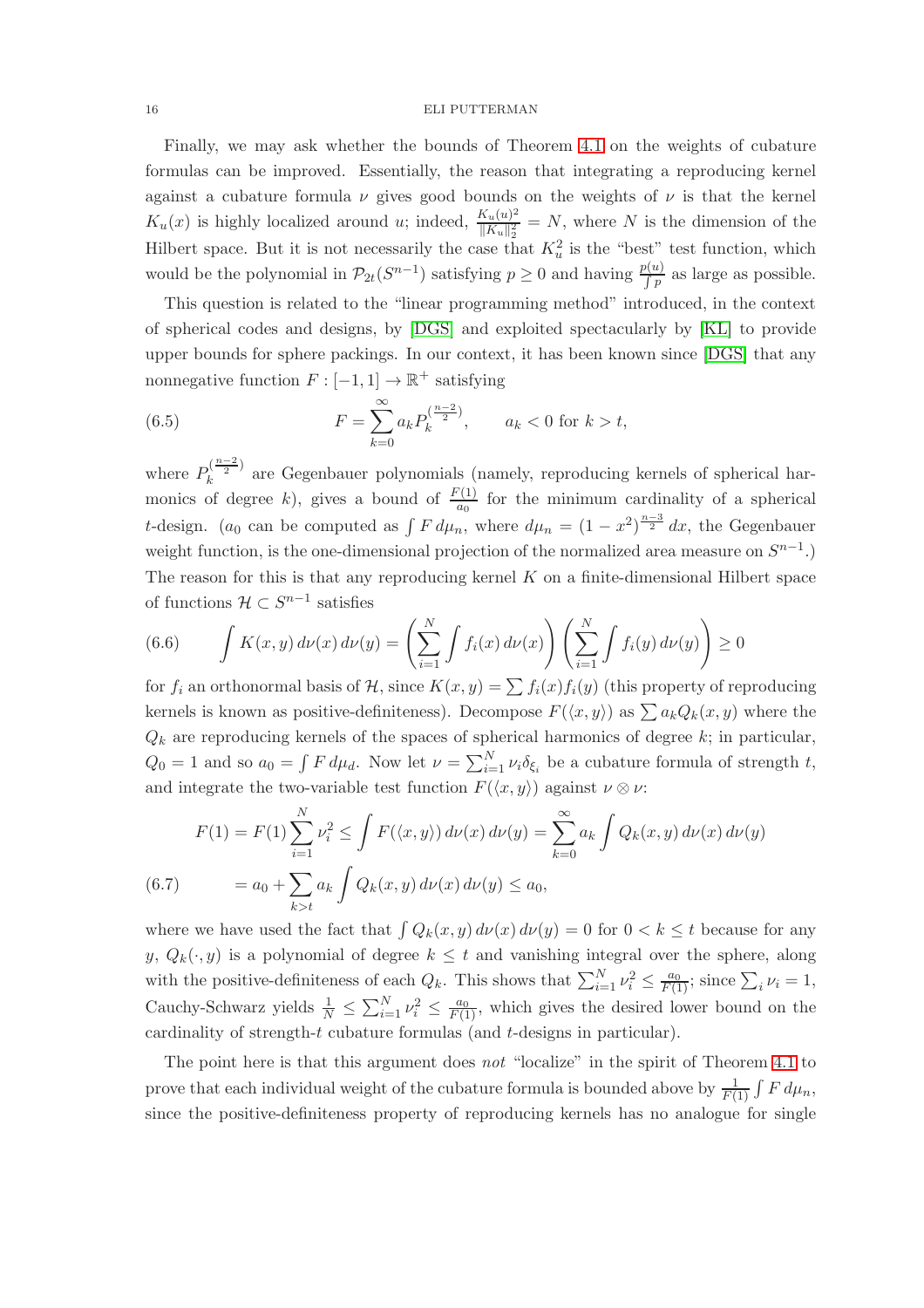integrals of the form  $\int_{S^{n-1}} Q_k(x, y) d\nu(y)$ . The method of proof of Theorem [4.1](#page-9-0) thus requires a test function whose Gegenbauer coefficients actually vanish for  $k > t$ , which dictates the choice of the test functions used in the proof. For fixed t and increasing n, Yudin  $[Y]$ constructed test functions  $F$  satisfying the conditions of  $(6.5)$  which are asymptotically more localized then the functions  $K_u^2$  considered in the proof of Theorem [4.1,](#page-9-0) and hence give better bounds on the cardinality of strength-t cubature formulas. However, we do not know if  $K_u^2$  is the best choice of test function among polynomials of degree at most 2t; if not, then we could improve Theorem [4.1.](#page-9-0) In addition, perhaps a modification of the proof of Theorem [4.1](#page-9-0) would enable it to use test functions  $F$  whose Gegenbauer components of order  $k > t$  do not necessarily vanish; this might involve a detailed analysis of the behavior of the higher-order components of  $F$  at the points of the formula. We leave the exploration of such possibilities to future work.

### **REFERENCES**

- <span id="page-16-16"></span>[AGM] S. Artstein-Avidan, A. A. Giannopoulos, and V. D. Milman. Asymptotic Geometric Analysis, Part I. Math. Surveys and Monographs, vol. 202. American Mathematical Society, Providence, RI, 2015.
- <span id="page-16-2"></span>[A1] T. Aubin. *Problèmes isopérimétriques et espaces de Sobolev.* J. Differential Geometry 11 (1976), no. 4, 573–598.
- <span id="page-16-7"></span>[A2] T. Aubin. *Meilleures constantes dans le théorème d'inclusion de Sobolev et un théorème de Fredholm non lin´eaire pour la transformation conforme de la courbure scalaire.* J. Functional Analysis 32 (1979), no. 2, 148–174.
- <span id="page-16-11"></span>[BB] E. Bannai and E. Bannai. *A survey on spherical designs and algebraic combinatorics on spheres*. European J. Combin., 30 (2009), no. 6, 1392–1425.
- <span id="page-16-13"></span>[BD] G. Brown, F. Dai. *Approximation of smooth functions on compact two-point homogeneous spaces*. J. Functional Analysis 220 (2005), 401-423.
- <span id="page-16-12"></span>[BG] J. S. Brauchart and Peter J. Grabner. *Distributing many points on spheres: Minimal energy and designs*. J. Complexity 31 (2015), no. 3, 293–326.
- <span id="page-16-4"></span>[BGL] D. Bakry, I. Gentil, and M. Ledoux. Analysis and Geometry of Markov Diffusion Operators. Grundlehren der mathematischen Wissenschaften 348. Springer, Berlin, 2014.
- <span id="page-16-9"></span>[BR] A. Bondarenko and M. Viazovska. *Spherical designs via Brouwer fixed point theorem*, SIAM J. Discrete Math. 24 (2010), 207–217.
- <span id="page-16-10"></span>[BRV] A.V. Bondarenko, D. Radchenko, and M.S. Viazovska. *Optimal asymptotic bounds for spherical designs*. Ann. of Math. 178 (2013), no. 2, 443–452.
- <span id="page-16-14"></span>[D] F. Dai. *Multivariate polynomial inequalities with respect to doubling weights and* A<sup>∞</sup> *weights*. J. Functional Analysis 235 (2006), 137—170.
- <span id="page-16-15"></span>[DX] F. Dai and Y. Xu. Approximation Theory and Harmonic Analysis on Spheres and Balls. Springer, Berlin, 2013.
- <span id="page-16-8"></span>[DGS] P. Delsarte, J. M. Goethals, and J.J. Seidel. *Spherical codes and designs*. Geom. Dedicata 6 (1977), 363—388.
- <span id="page-16-6"></span>[He1] E. Hebey. Sobolev spaces on Riemannian manifolds. Lecture Notes in Mathematics 1635. Springer, Berlin, 1996.
- <span id="page-16-3"></span>[He2] E. Hebey. Nonlinear analysis on manifolds: Sobolev spaces and inequalities. Courant Lecture Notes in Mathematics, 5. New York University, Courant Institute of Mathematical Sciences, New York; American Mathematical Society, Providence, RI, 1999.
- <span id="page-16-0"></span>[HP] P. de la Harpe and C. Pache. *Cubature Formulas, Geometrical Designs, Reproducing Kernels, and Markov Operators*. In: L. Bartholdi, T. Ceccherini-Silberstein, T. Smirnova-Nagnibeda, A. Zuk (eds), Infinite Groups: Geometric, Combinatorial and Dynamical Aspects. Progress in Mathematics, vol 248. Birkhäuser, Basel, 2005.
- <span id="page-16-5"></span>[HV] E. Hebey and M. Vaugon, *Meilleures constantes dans le thdoreme d'inclusion de Sobolev*. Ann. Inst. H. Poincari. Anal. Non Liniaire 13 (1996), 57–93.
- <span id="page-16-1"></span>[HW] F. Hang and X. Wang. *Improved Sobolev inequality under constraints*. arXiv:2010.10654.